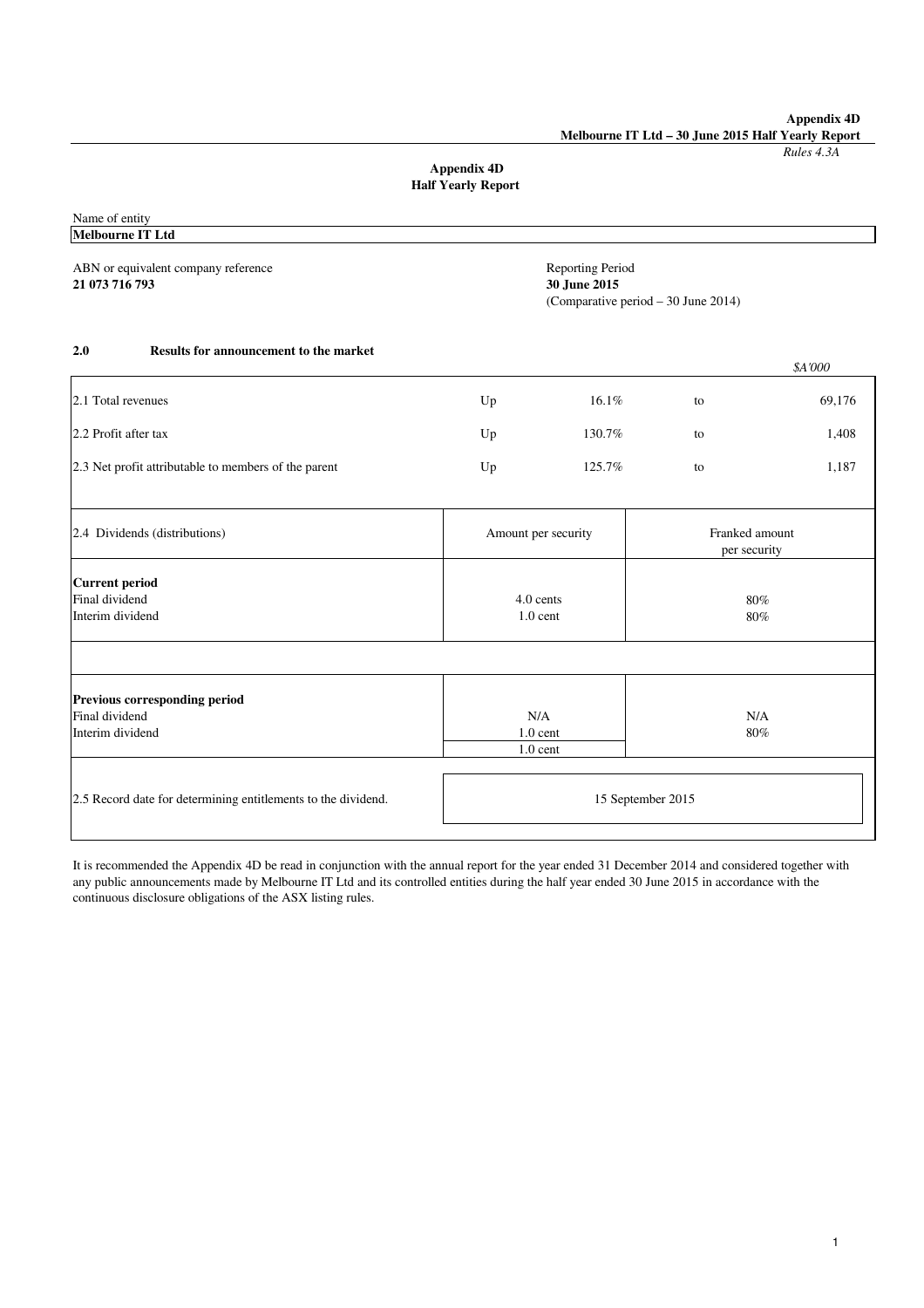**Review and Results of Operations** Melbourne IT Ltd - Consolidated Group (unaudited results) **30-Jun-15 30-Jun-14** 6,854 4,966 Transaction Costs  $(1,340)$  (1,340) **Earnings before Interest, Tax, Depreciation and Amortisation\*** 5,154 5,154 3,626 Depreciation and Amortisation (2,446) (2,001) Impairment of Intangible Asset - (8,587) Earnings/(Loss) before Interest and Tax\* 2,708 (6,962) Net Interest Revenue 225 Tax (Expense)/Benefit (1,308) 2,056 **Profit/(Loss) after Tax** 1,408 (4,581) Profit/(Loss) after Tax attributable to: Non-Controlling Interest 221 32 **Members of the Parent** (4,613) (4,613) 1,408 (4,581) 2.6 Brief explanation of any of the figures reported above necessary to enable the figures to be understood. Total consolidated revenue for the half year ended 30 June 2015 was \$69.176 million (2014: \$59.591 million), an increase of 16.1%. EBITDA\* for the half year ended 30 June 2015 was \$5.154 million (2014: \$3.626 million), an increase of 42.14%. Included in the current year EBITDA\* are the transaction costs relating to the acquisition of Uber and Outware of \$1.700 million (2014: \$1.340 million of transaction costs relating to the acquisition of Netregistry). EBITDA\* before transaction costs\* for the half year ended 30 June 2015 was \$6.854 million (2014: \$4.966 million), an increase of 38.02%. Included in cash flows from investing activities are outflows from acquisitions including transaction costs of \$37.020 million (2014: \$39.356 million). Operating cashflow for the half year ended 30 June 2015 was \$9.881 million (2014: \$3.872 million), an increase of 155.19%. Following the acquisition completed on 30 April 2015, Uber has contributed revenue of \$2.441 million, net profit after tax of \$0.086 million and EBITDA\* of \$0.275 million during the period. **Earnings before Interest, Tax, Depreciation and Amortisation and Transaction Costs\*** Profit after tax attributable to members of the parent for the half year ended 30 June 2015 was \$1.187 million (2014: loss after tax of \$4.613 million), an increase of 125.73%. Included in the current year profit after tax are the transaction costs relating to the acquisition of Uber Global Pty Ltd and its controlled entities ('Uber') and Outware Systems Pty Ltd ('Outware') of \$1.700 million. Included in the prior year loss after tax is the impairment charge in respect of the Transformation asset of \$8.587 million (tax effected was \$6.014 million) and the transaction costs relating to the acquisition of Netregistry Group Pty Ltd and its controlled entities ('Netregistry') of \$1.340 million. Despite the EBITDA\* increase of 42.14%, profit after tax before tax effected impairment and transaction costs\* attributable to members of the parent for the half year ended 30 June 2015 was \$2.721 million (2014: \$2.741 million), which was consistent with the prior corresponding period. This was due to (1) higher depreciation and amortisation expense, (2) lower net interest revenue, (3) higher profit after tax attributable to non-controlling interests and (4) higher income tax expense due to absence of tax credits from overprovision of tax expense from prior years and deductions from shares purchased via Employee Share Trust. Following the acquisition completed on 16 June 2015, Outware has contributed revenue of \$0.838 million, net profit after tax of \$0.124 million and EBITDA\* of \$0.340 million during the period. Earnings per share for the half year ended 30 June 2015 was 1.28 cents (2014: loss per share of 5.25 cents), an increase of 124.38%. The following table shows a reconciliation of earnings before interest, tax, depreciation and amortisation (EBITDA\*), included in the discussion below, to the reported profit after tax for the half year.

•

•

•

•

•

•

•

•

•

•

\* The company believes this unaudited non-IFRS information is relevant to the user's understanding of the Group's underlying performance.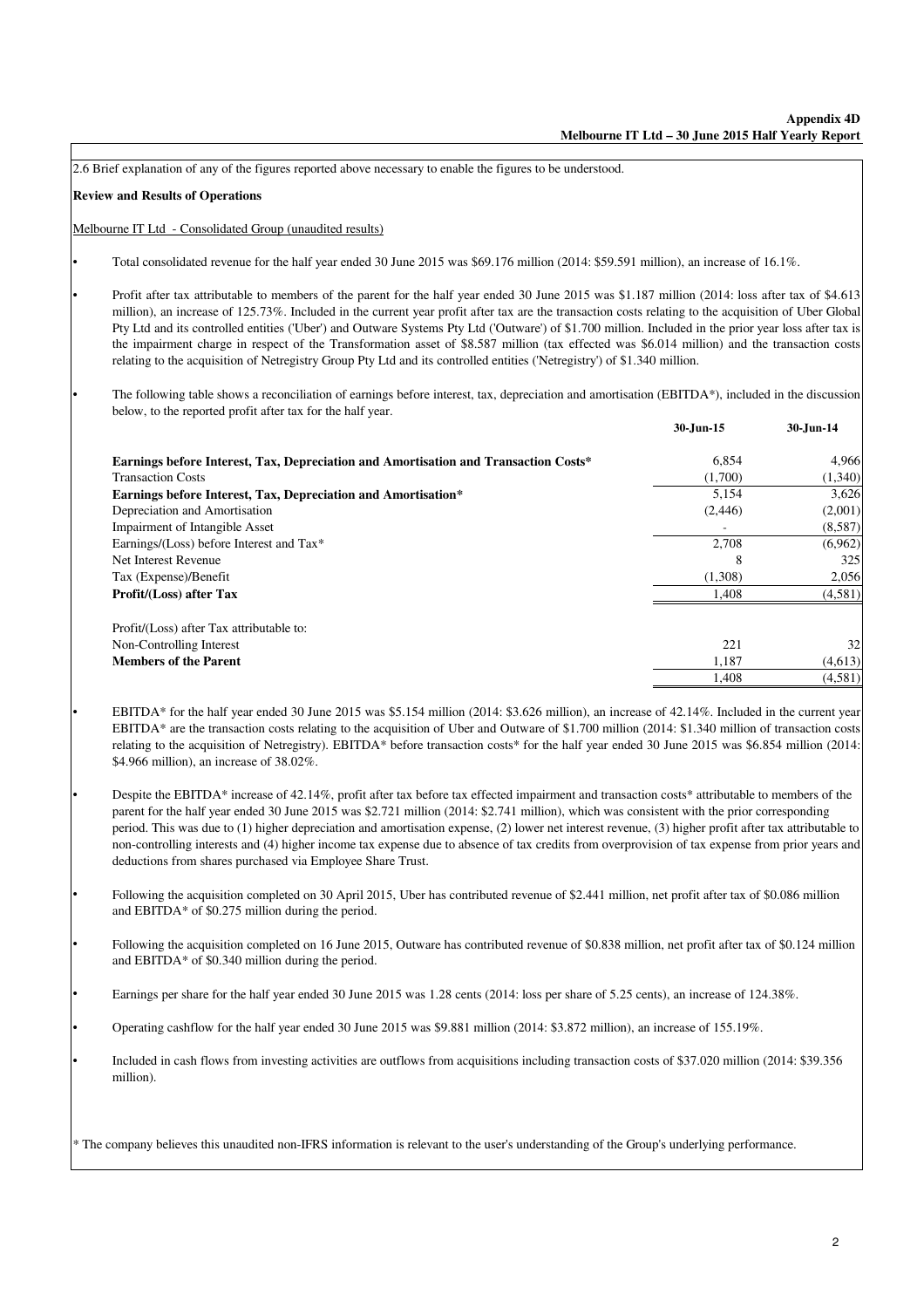2.6 Brief explanation of any of the figures reported above necessary to enable the figures to be understood (Continued)

#### **Review and Results of Operations (Continued)**

•

•

Cash and cash equivalents were \$15.404 million at 30 June 2015 (31 December 2014: \$18.086 million).

Deferred Gross Margin (i.e. income received in advance net of prepaid costs) was \$27.545 million at 30 June 2015 (31 December 2014: \$24.479 million), an increase of 12.53%.

| 3.0 | NTA Backing                                      | Current period<br>30 June 2015 | Previous Period<br>31 December 2014 |
|-----|--------------------------------------------------|--------------------------------|-------------------------------------|
|     | Net tangible asset backing per ordinary security | $-99.16$ cents                 | $-8.54$ cents                       |

Net Assets at 30 June 2015 were \$114.349 million including \$1.084 million of net deferred tax balances and \$205.425 million of intangible assets associated with the acquisition of Domainz Limited (September 2003), WebCentral Group Pty Ltd (September 2006), Netregistry Group Limited (March 2014), Uber Global Pty Ltd (April 2015) and Outware Systems Pty Ltd (June 2015).

#### **4.0 Control gained or lost over entities having material effect**

previous corresponding period.

| 4.1 | Name of entity (or group of entities) of which control was gained during<br>the period                                                                                                  | 100% of interest in Uber was acquired on 30 April 2015.                                                                |
|-----|-----------------------------------------------------------------------------------------------------------------------------------------------------------------------------------------|------------------------------------------------------------------------------------------------------------------------|
|     |                                                                                                                                                                                         | 50.2% of interest in Outware was acquired on 16 June<br>2015.                                                          |
| 4.2 | Consolidated profit/(loss) from ordinary activities after tax of the<br>controlled entity (or group of entities) since the date in the current period<br>on which control was obtained. | Profit after tax attributable to members of the parent of Uber<br>from 30 April to 30 June 2015 was $$0.086$ million.  |
|     |                                                                                                                                                                                         | Profit after tax attributable to members of the parent of<br>Outware from 16 June to 30 June 2015 was \$0.124 million. |
| 4.3 | Date from which such profit has been calculated                                                                                                                                         | 30 April 2015 (Uber)                                                                                                   |
|     |                                                                                                                                                                                         | 16 June 2015 (Outware)                                                                                                 |
| 4.4 | Profit/(loss) from ordinary activities after tax of the controlled entity (or<br>group of entities) disposed during the period, for the whole of the                                    | Not applicable                                                                                                         |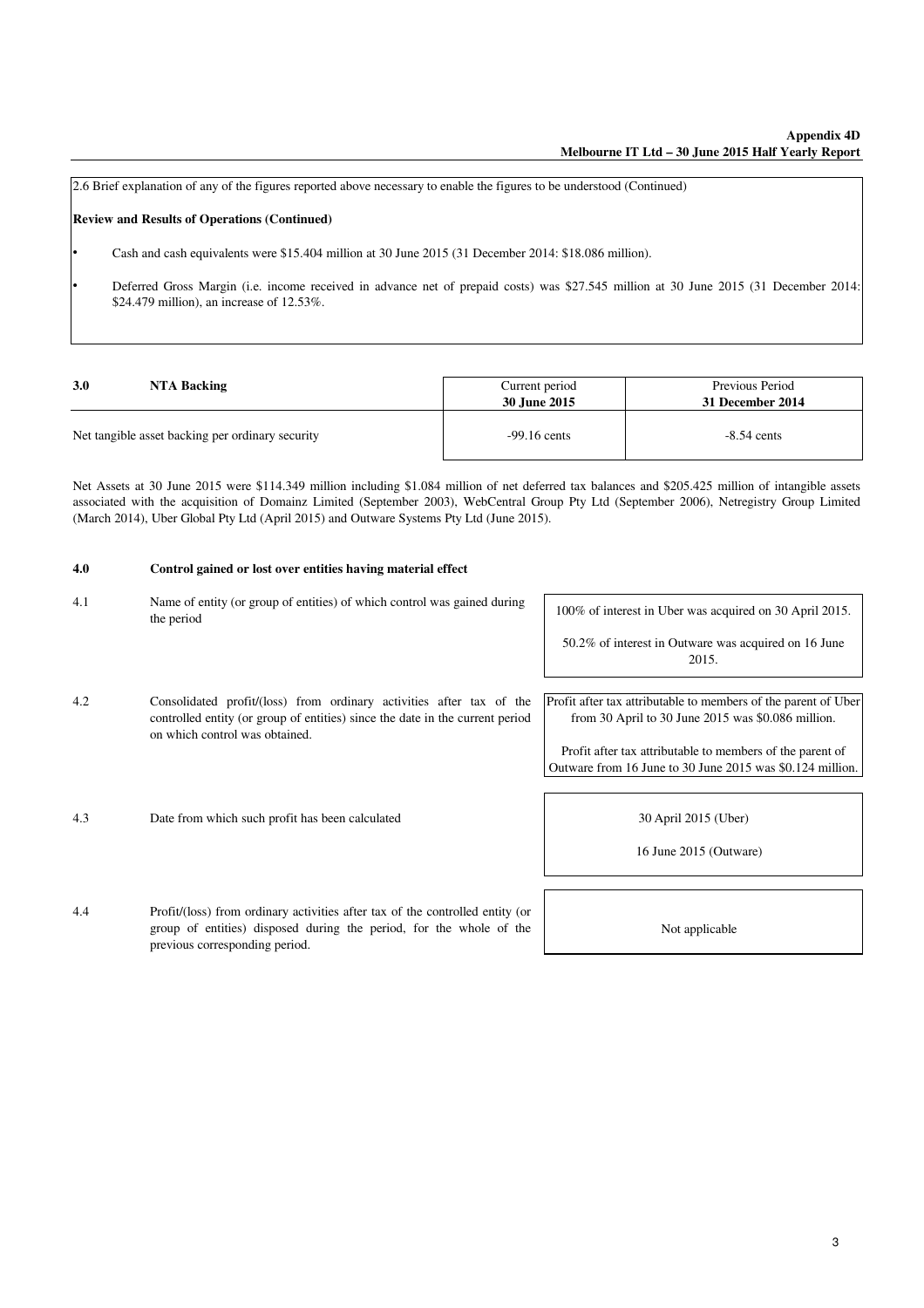#### **5.0 Dividends**

| Amount per security                          |            |                     |                          |
|----------------------------------------------|------------|---------------------|--------------------------|
| Dividends (distributions)                    | Amount per | Franked amount      | Amount per security of   |
|                                              | security   | per security        | foreign sourced dividend |
| <b>Current Year</b>                          |            |                     |                          |
| Final                                        | 4.0 cents  | 80%                 | N/A                      |
| Interim                                      | $1.0$ cent | 80%                 | N/A                      |
|                                              | 5.0 cents  |                     |                          |
| <b>Previous Year</b>                         |            |                     |                          |
| Final                                        | N/A        | N/A                 | N/A                      |
| Interim                                      | $1.0$ cent | 80%                 | N/A                      |
|                                              | $1.0$ cent |                     |                          |
|                                              |            |                     |                          |
| Total Dividends (distributions) per security |            | <b>Current Year</b> | Previous Year            |
| $(interim + final)$                          |            |                     |                          |
| Final                                        |            | 4.0 cents           | N/A                      |
| Interim                                      |            | $1.0$ cent          | $1.0$ cent               |
| Total                                        |            | 5.0 cents           | $1.0$ cent               |

#### **Additional information on current year dividends**

Date the dividend (distribution) is payable 30 September 2015

Details of individual and total dividends or distributions and dividend or distribution payments.

The dividend or distribution plans shown below are in operation.

N/A

The last date(s) for receipt of election notices for the dividend or distribution plans.

#### **6.0 Material interests in entities which are not controlled entities**

Not applicable, as Melbourne IT Ltd does not have a material interest in any entity other than its subsidiaries, which are controlled entities and consolidated in this financial report.

#### **7.0 Compliance Statement**

The report has been prepared based on a 30 June 2015 Half Year Financial Report which has been reviewed by an independent Audit Firm in accordance with the requirements of s302 of the Corporations Act.

Ms. E. Rigato Company Secretary

Signed here:  $\mathcal{W} \setminus \mathcal{W}$   $\mathcal{W} \setminus \mathcal{W}$  Date: 25 August 2015

1.0 cent per share Totalling approximately \$0.9 million

Not applicable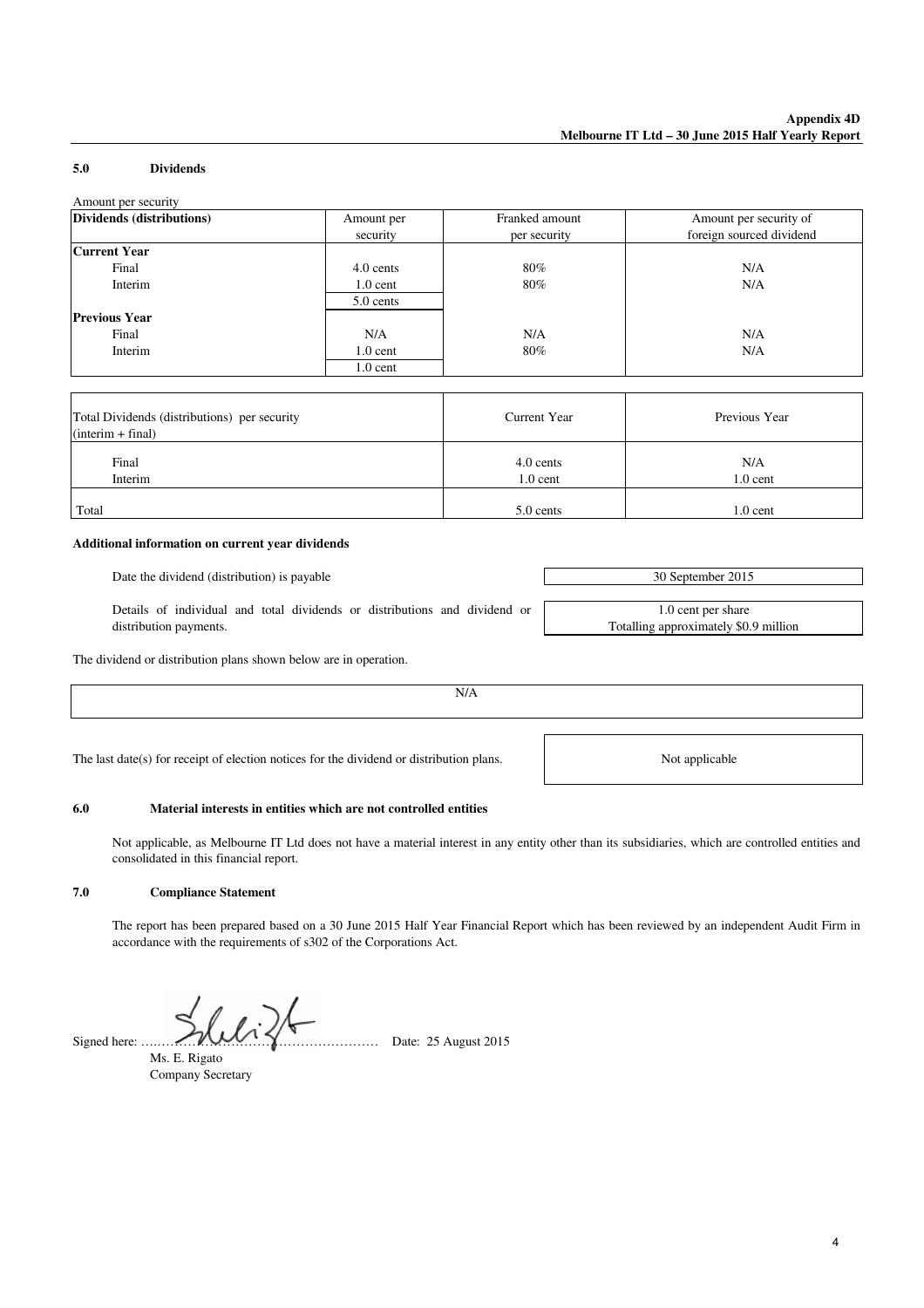# **MELBOURNE IT LTD (ABN: 21 073 716 793)**

# **FINANCIAL REPORT**

# **FOR THE HALF YEAR ENDED 30 JUNE 2015**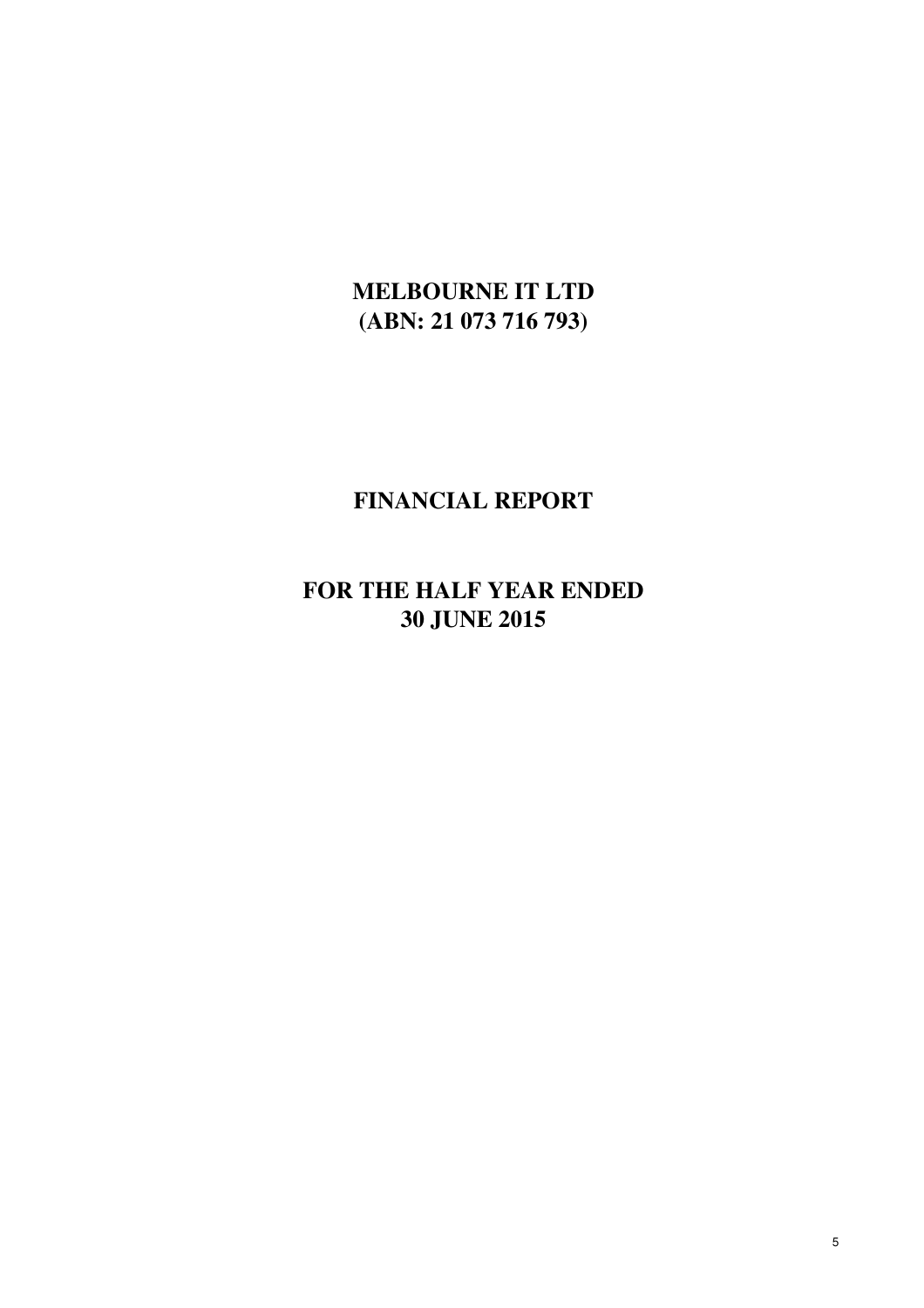## **ABN: 21 073 716 793**

#### **CORPORATE INFORMATION**

#### **DIRECTORS**

Mr. S.D. Jones (Chairman)<br>Mr. M. Mercer (Managing) Mr. T. Kiing Mr. R.J. Stewart AM Ms. N. Sparks Mr. L. Bloch

(Managing Director & Chief Executive Officer)

**MANAGING DIRECTOR & CHIEF EXECUTIVE OFFICER** Mr. M. Mercer

#### **CHIEF FINANCIAL OFFICER**

Mr. P. Findlay

#### **COMPANY SECRETARY**

Ms. E. Rigato

#### **REGISTERED OFFICE**

Level 3 469 La Trobe Street Melbourne, Victoria, 3000 Tel: +61 3 8624 2400

#### **SHARE REGISTER**

Link Market Services Limited Level 1 333 Collins Street Melbourne, Victoria, 3000 Tel: +61 3 9615 9800 Fax: +61 3 9615 9900

#### **AUDITORS**

Ernst & Young

#### **INTERNET ADDRESSES**

http://www.melbourneit.info http://www.melbourneit.com.au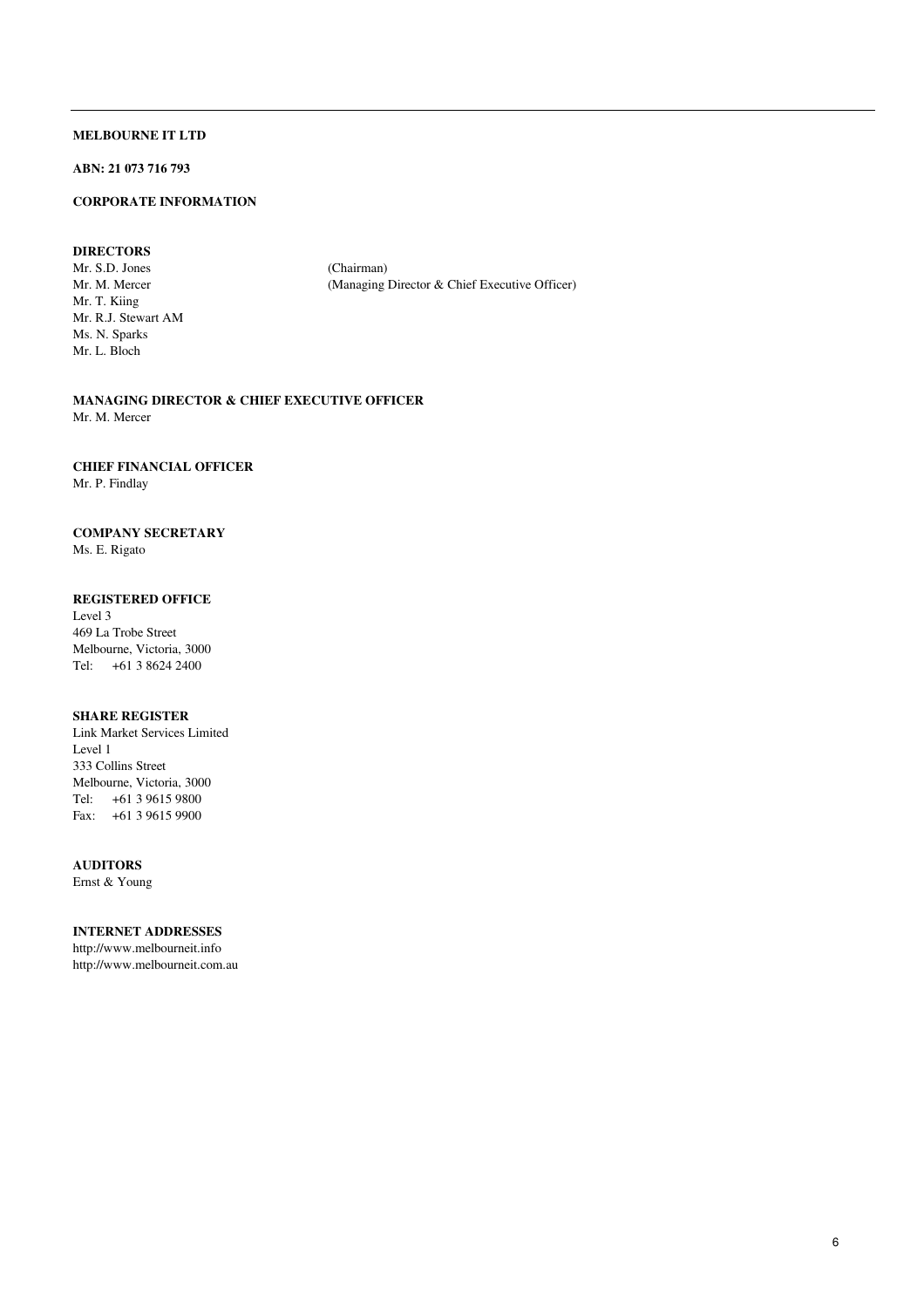## **ABN: 21 073 716 793**

| <b>CONTENTS</b>                        | <b>PAGE</b> |
|----------------------------------------|-------------|
| Directors' Information                 | 8           |
| Directors' Declaration                 | 11          |
| <b>Statement of Financial Position</b> | 15          |
| Statement of Comprehensive Income      | 16          |
| Statement of Changes in Equity         | 17          |
| <b>Statement of Cash Flows</b>         | 18          |
| Notes to the Financial Statements      | 19          |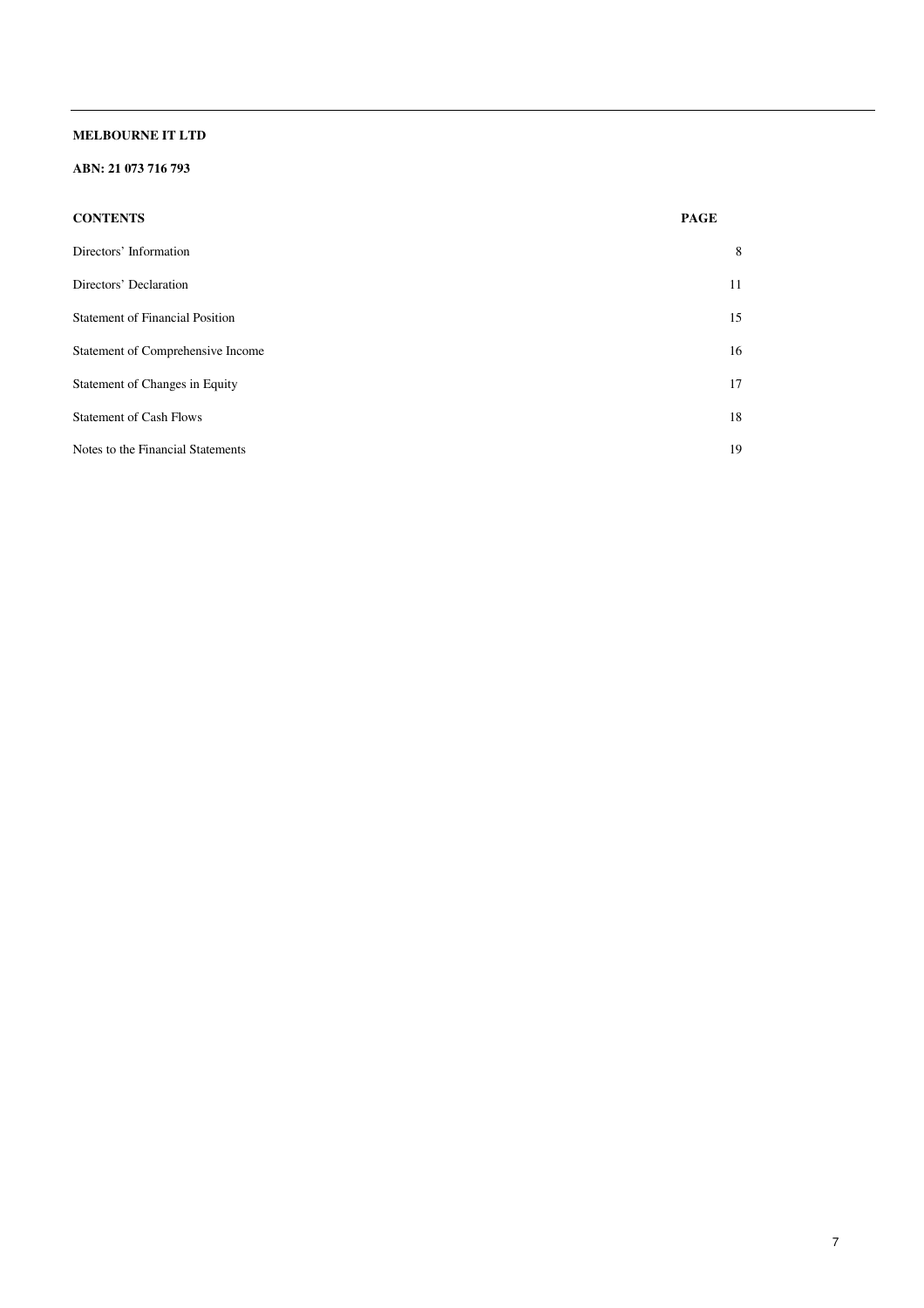#### **DIRECTORS' INFORMATION**

The names of the company's directors in office during the half year ended 30 June 2015 and until the date of this report are as below. Directors were in office for the entire period unless otherwise stated.

Mr. S.D. Jones (Chairman)<br>Mr M Mercer (Managing) (Managing Director & Chief Executive Officer) Mr. T. Kiing Mr. R.J. Stewart AM Ms. N. Sparks Mr. L. Bloch

#### **COMPANY SECRETARY**

Ms. E. Rigato

#### **PRINCIPAL ACTIVITIES**

The principal activities of the Group during the half year by operating segment are described as follows:

#### **SMB Solutions Division**

SMB Solutions operates in the web services business in Australia and New Zealand, offering customers everything they need to run an online business. These services include domain name registrations and renewals, website and email hosting, website development, search engine optimisation and analysis. Customers are primarily in the Small to Medium Enterprise (SME) sector.

SMB Solutions also supplies a technical and support solution for domain name registration, shared hosting and other online business services to a global network of reseller clients. Resellers are given access to Melbourne IT's domain name registration, shared hosting and maintenance systems. Benefits to Reseller clients include application of a real time automated system that can be integrated into the Reseller website, together with access to specialist support and account management services.

#### **Enterprise Services ("ES")**

Enterprise Services is Australia's leading cloud and mobile solutions provider for Australian enterprise and government organisations.

|                                                   | 2015         | 2014          |
|---------------------------------------------------|--------------|---------------|
| <b>EARNINGS PER SHARE - CONTINUING OPERATIONS</b> |              |               |
| Basic (loss)/earnings per share                   | $1.28$ cents | $-5.25$ cents |
| Diluted (loss)/earnings per share                 | $1.26$ cents | $-5.25$ cents |

#### **DIVIDENDS**

During the half year, a final dividend of 4.0 cents per share amounting to \$3.718 million was paid on 23 April 2015.

After 30 June 2015, an interim dividend of 1.0 cent per share amounting to \$0.929 million was declared by the directors. The interim dividend has not been recognised as a liability as at 30 June 2015.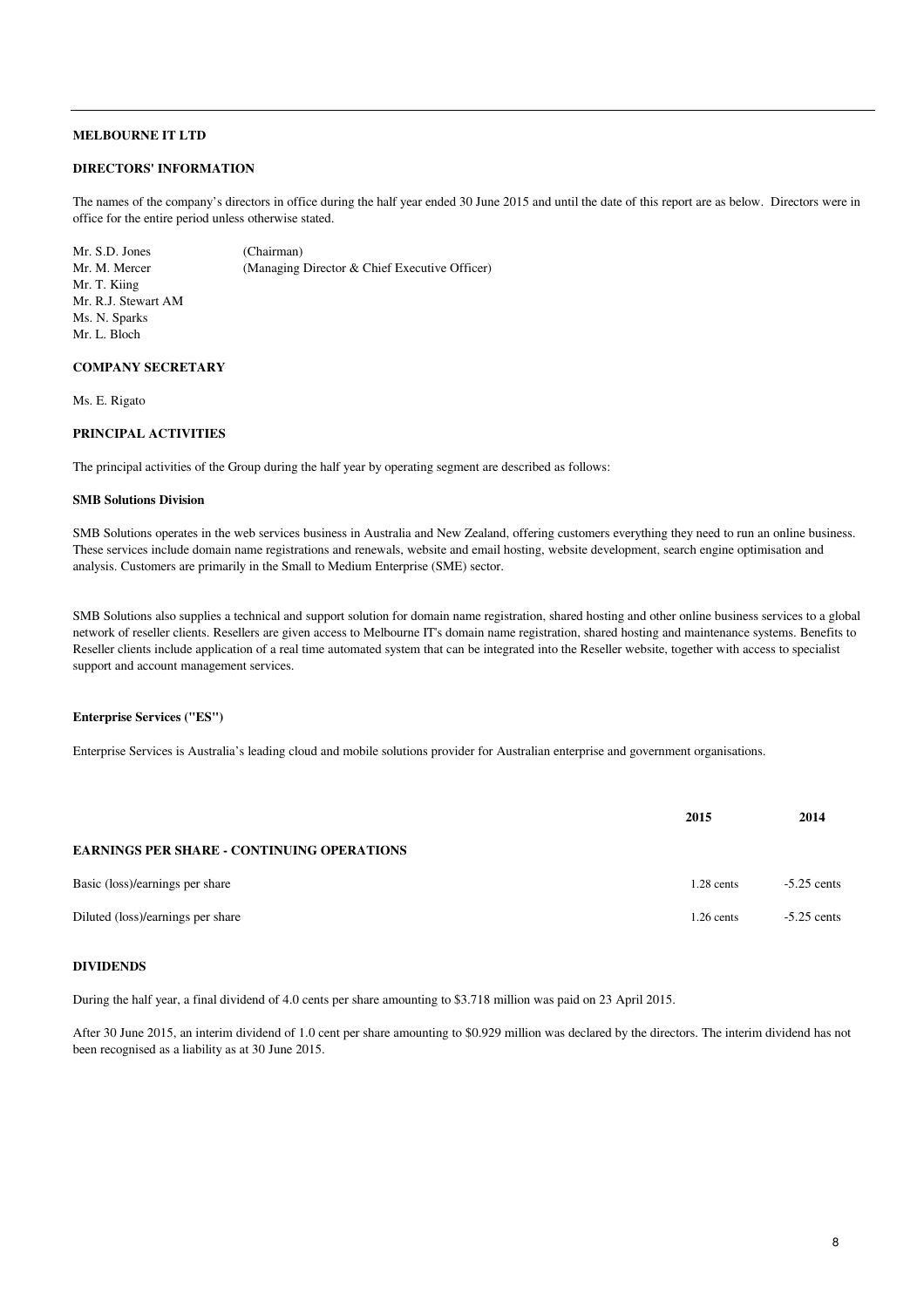#### **DIRECTORS' INFORMATION (continued)**

#### **REVIEW AND RESULTS OF OPERATIONS**

The Group recorded a 16.1% increase in consolidated revenue from continuing operations during the half year ended 30 June 2015, from \$59.591 million to \$69.176 million. This was primarily due to the full six-months contribution from Netregistry given that it joined the group from 1 April 2014 in the previous corresponding period.

The Group achieved earnings before interest, tax, depreciation and amortisation (EBITDA) of \$5.154 million (2014: \$3.626 million), an increase of 42.14% from the previous corresponding period. Consolidated net profit after tax from continuing operations was \$1.408 million (2014: consolidated net loss after tax from continuing operations of \$4.581 million), up 130.7% from the previous corresponding half year. This was primarily due to the impairment charge of \$8.587 million on the Transformation asset included in the previous corresponding half year.

Summarised operating results are as follows:

|                                                              | <b>Half</b> year<br>30-Jun-15<br>\$2000 | <b>Half</b> year<br>30-Jun-14<br>\$'000 |
|--------------------------------------------------------------|-----------------------------------------|-----------------------------------------|
| Revenue                                                      |                                         |                                         |
| <b>Registration Revenue</b>                                  | 30,348                                  | 26,498                                  |
| Solutions, Hosting & Services<br>Other Revenue               | 38,406<br>244                           | 32,453<br>278                           |
|                                                              | 68,998                                  | 59,229                                  |
| <b>Interest Revenue</b>                                      | 178                                     | 362                                     |
| <b>Total Revenue</b>                                         | 69,176                                  | 59,591                                  |
| Earnings Before Interest, Tax, Depreciation and Amortisation | 5,154                                   | 3,626                                   |
| Depreciation Expense                                         | 1,464                                   | 1,106                                   |
| <b>Amortisation Expense</b>                                  | 982                                     | 895                                     |
| Impairment of Intangible Asset                               |                                         | 8,587                                   |
| Earnings/(Loss) Before Interest and Tax                      | 2,708                                   | (6,962)                                 |
| Net Interest Revenue/(Expense)                               | 8                                       | 325                                     |
| Profit/(Loss) before tax                                     | 2,716                                   | (6, 637)                                |
| Income Tax (Expense)/Benefit                                 | (1,308)                                 | 2,056                                   |
| Profit/(Loss) for the half year                              | 1,408                                   | (4,581)                                 |
| Profit/(Loss) for the half year attributable to:             |                                         |                                         |
| Members of the parent                                        | 1,187                                   | (4,613)                                 |
| Non-controlling interests                                    | 221                                     | 32                                      |
|                                                              | 1,408                                   | (4,581)                                 |
| <b>Cashflow from Operations</b>                              | 9,881                                   | 3,872                                   |

The financial measures of EBIT and EBITDA used in the Directors Report are non-IFRS measures and unaudited. The company believes this non-IFRS information is relevant to the user's understanding of its results, given its use in determining financial performance.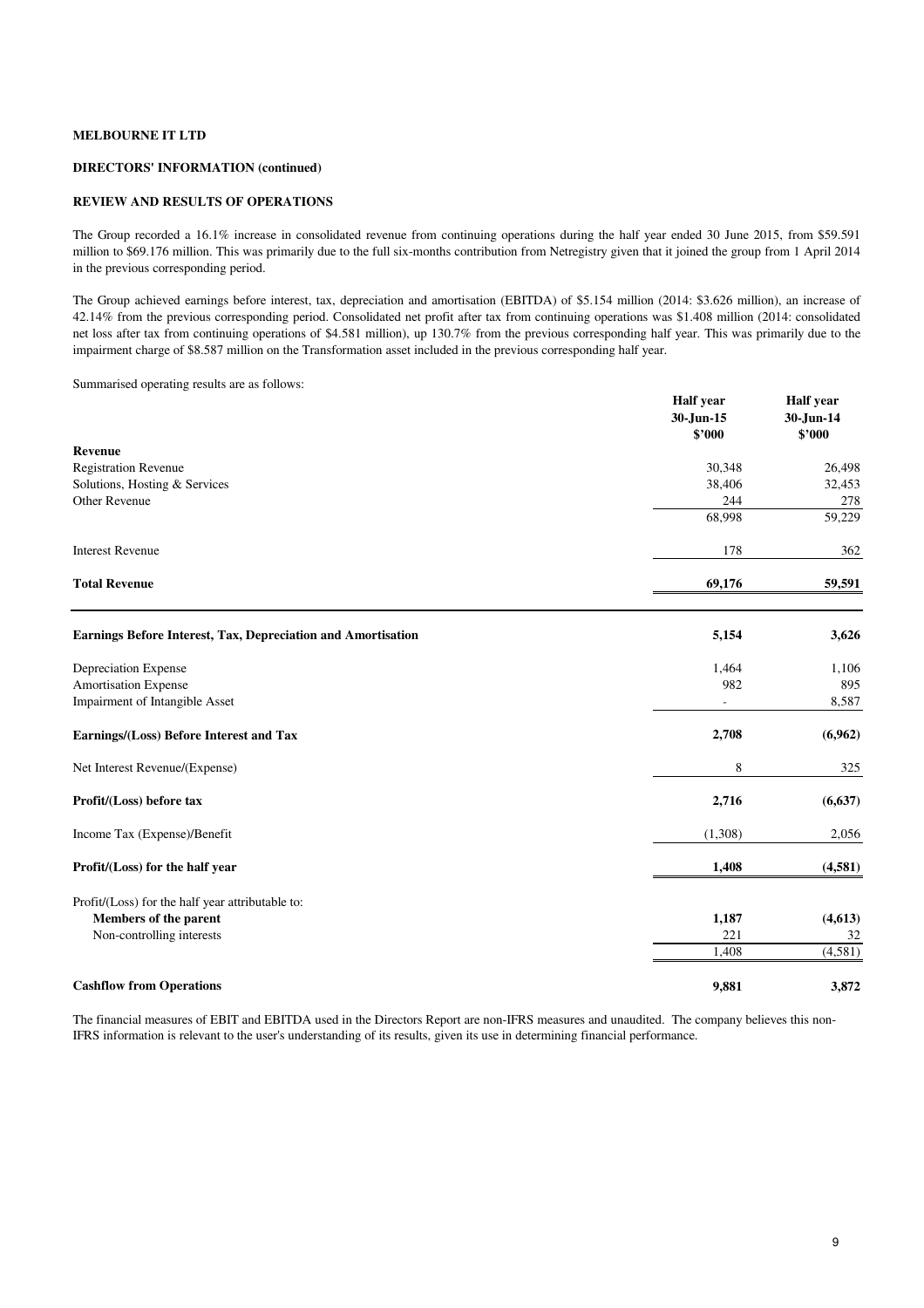#### **DIRECTORS' INFORMATION (continued)**

#### **SIGNIFICANT CHANGES IN THE STATE OF AFFAIRS**

On 30 April 2015, Melbourne IT completed the acquisition of Uber Global Pty Ltd ('Uber'), a major domains and hosting service provider. The purchase consideration paid was \$15.3 million (including working capital adjustment) and an earn out based on EBITDA performance to 30 June 2015. There will be no consideration to be paid on the earn out based on EBITDA performance to 30 June 2015. The acquisition was funded by cash. The provisional accounting for the acquisition in accordance with AASB 3 '*Business Combinations*' is as disclosed in Note 13(a) in the notes to the financial statements.

On 16 June 2015, Melbourne IT acquired 50.2% shareholding of Outware Systems Pty Ltd ('Outware') for \$22.7 million (including working capital adjustment) with put and call options in place to acquire up to 100% of Outware over the next two years. Outware is a leader in the design and development of mobile applications for enterprise and government customers. To facilitate the acquisition, Melbourne IT entered into a cash advance facility with Australia and New Zealand Banking Group Limited ('ANZ') in June 2015. The bank facility was drawn down by \$30.0 million at 30 June 2015. The provisional accounting for the acquisition in accordance with AASB 3 '*Business Combinations*' is as disclosed in Note 13(b) in the notes to the financial statements.

Other than as stated above, there have been no other significant changes in the state of affairs during the half year ended 30 June 2015.

#### **EVENTS AFTER BALANCE DATE**

On 25 August 2015, the directors declared an interim dividend of 1.0 cent per ordinary share, franked at 80%, amounting to \$0.929 million. The expected payment date of the dividend is 30 September 2015.

Other than the above, there has not been any other matter or circumstance in the interval between the end of the half year and the date of this report that has materially affected or may materially affect the operations of the consolidated entity, the results of those operations or the state of affairs of the consolidated entity in subsequent financial periods.

#### **ROUNDING**

The amounts contained in the accompanying financial information have been rounded to the nearest \$1,000 (where applicable) under the option available to the company under ASIC Class Order 98/0100. The company is an entity to which the Class Order applies.

#### **CORPORATE GOVERNANCE**

In recognising the need for the highest standards of corporate behaviour and accountability, the directors of Melbourne IT Ltd support and have adhered to the principles of corporate governance.

The company's corporate governance statement is available on the company's website www.melbourneit.info.

Signed in accordance with a resolution of the directors.

……………………….………………….. Mr Simon Jones

Chairman Melbourne 25 August 2015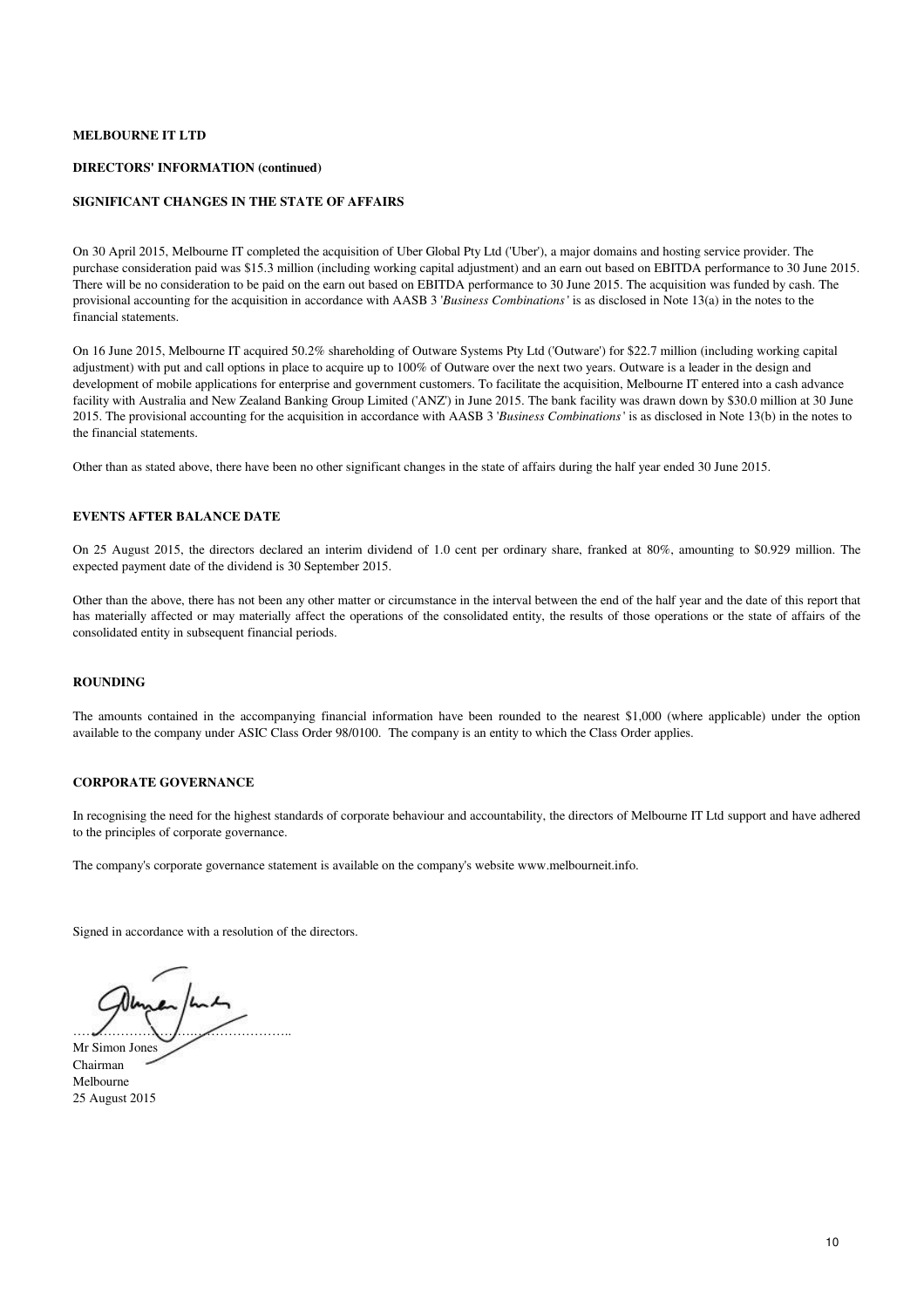#### **DIRECTORS' DECLARATION**

In accordance with a resolution of the directors of Melbourne IT Ltd;

- (1) I state that in the opinion of the directors:
- (a) the financial statements and notes of the consolidated entity for the half year ended 30 June 2015 are in accordance with the *Corporations Act 2001* , including:
	- (i) give a true and fair view of the financial position as at 30 June 2015 and the performance for the half year ended on that date of the consolidated entity; and
	- (ii) comply with Accounting Standard AASB 134 '*Interim Financial Reporting* ' and the *Corporations Regulations 2001* ; and
- (b) there are reasonable grounds to believe that the company will be able to pay its debts as and when they become due and payable.

On behalf of the Board

……………………….………………….. Mr Simon Jones Chairman Melbourne 25 August 2015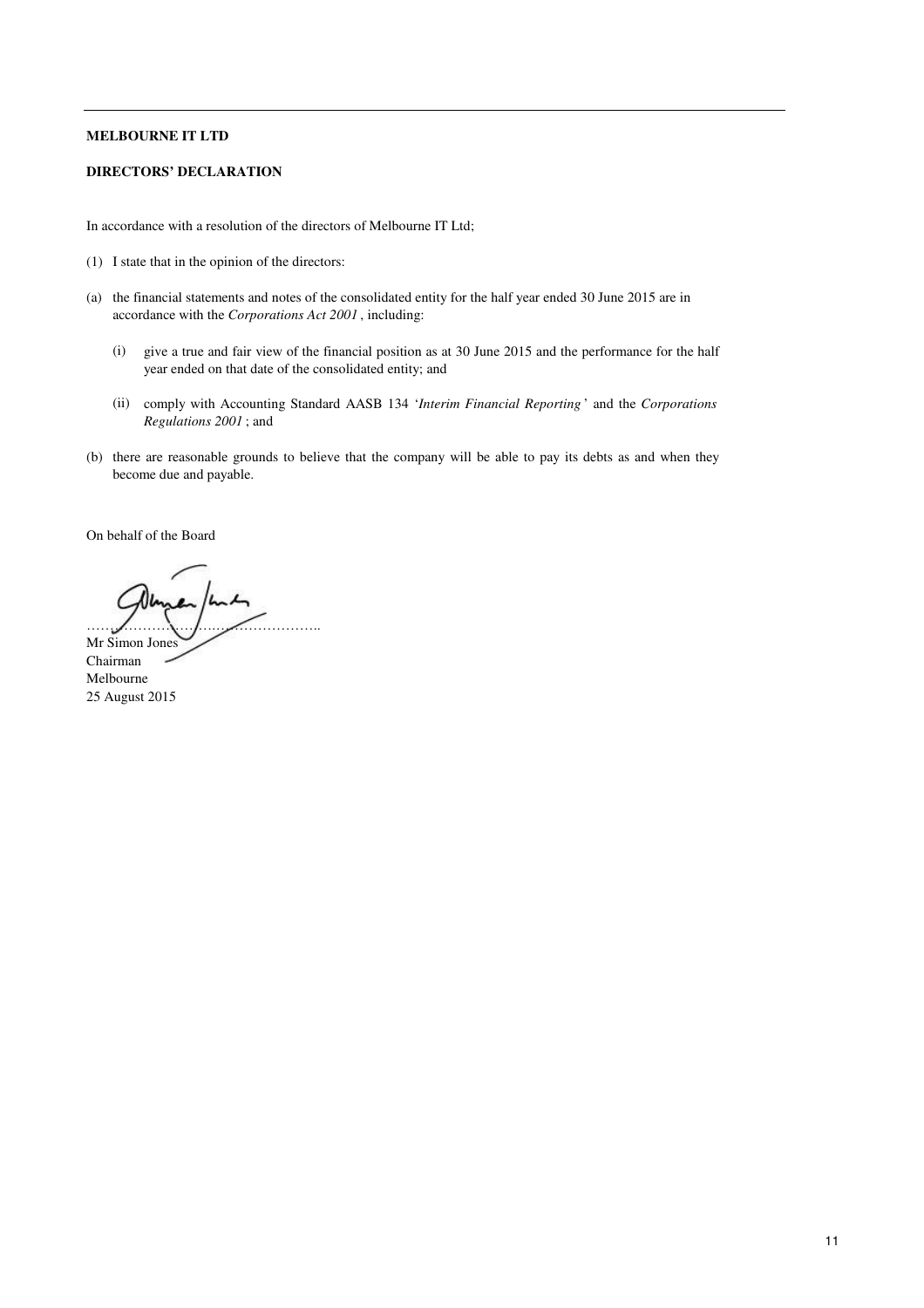

Ernst & Young 8 Exhibition Street Melbourne VIC 3000 Australia GPO Box 67 Melbourne VIC 3001

Tel: +61 3 9288 8000 Fax: +61 3 8650 7777 ey.com/au

## **To the members of Melbourne IT Limited**

## **Report on the Half-Year Financial Report**

We have reviewed the accompanying half-year financial report of Melbourne IT Limited, which comprises the statement of financial position as at 30 June 2015, the statement of comprehensive income, statement of changes in equity and statement of cash flows for the halfyear ended on that date, notes comprising a summary of significant accounting policies and other explanatory information, and the directors' declaration of the consolidated entity comprising the company and the entities it controlled at the half-year end.

## Directors' Responsibility for the Half-Year Financial Report

The directors of the company are responsible for the preparation of the half-year financial report that gives a true and fair view in accordance with Australian Accounting Standards and the *Corporations Act 2001* and for such internal controls as the directors determine are necessary to enable the preparation of the half-year financial report that is free from material misstatement, whether due to fraud or error.

## Auditor's Responsibility

Our responsibility is to express a conclusion on the half-year financial report based on our review. We conducted our review in accordance with Auditing Standard on Review Engagements ASRE 2410 *Review of a Financial Report Performed by the Independent Auditor of the Entity*, in order to state whether, on the basis of the procedures described, we have become aware of any matter that makes us believe that the financial report is not in accordance with the *Corporations Act 2001* including: giving a true and fair view of the consolidated entity's financial position as at 30 June 2015 and its performance for the half-year ended on that date; and complying with Accounting Standard AASB 134 *Interim Financial Reporting* and the *Corporations Regulations 2001*. As the auditor of Melbourne IT Limited and the entities it controlled during the half-year, ASRE 2410 requires that we comply with the ethical requirements relevant to the audit of the annual financial report.

A review of a half-year financial report consists of making enquiries, primarily of persons responsible for financial and accounting matters, and applying analytical and other review procedures. A review is substantially less in scope than an audit conducted in accordance with Australian Auditing Standards and consequently does not enable us to obtain assurance that we would become aware of all significant matters that might be identified in an audit. Accordingly, we do not express an audit opinion.

## Independence

In conducting our review, we have complied with the independence requirements of the *Corporations Act 2001*. We have given to the directors of the company a written Auditor's Independence Declaration.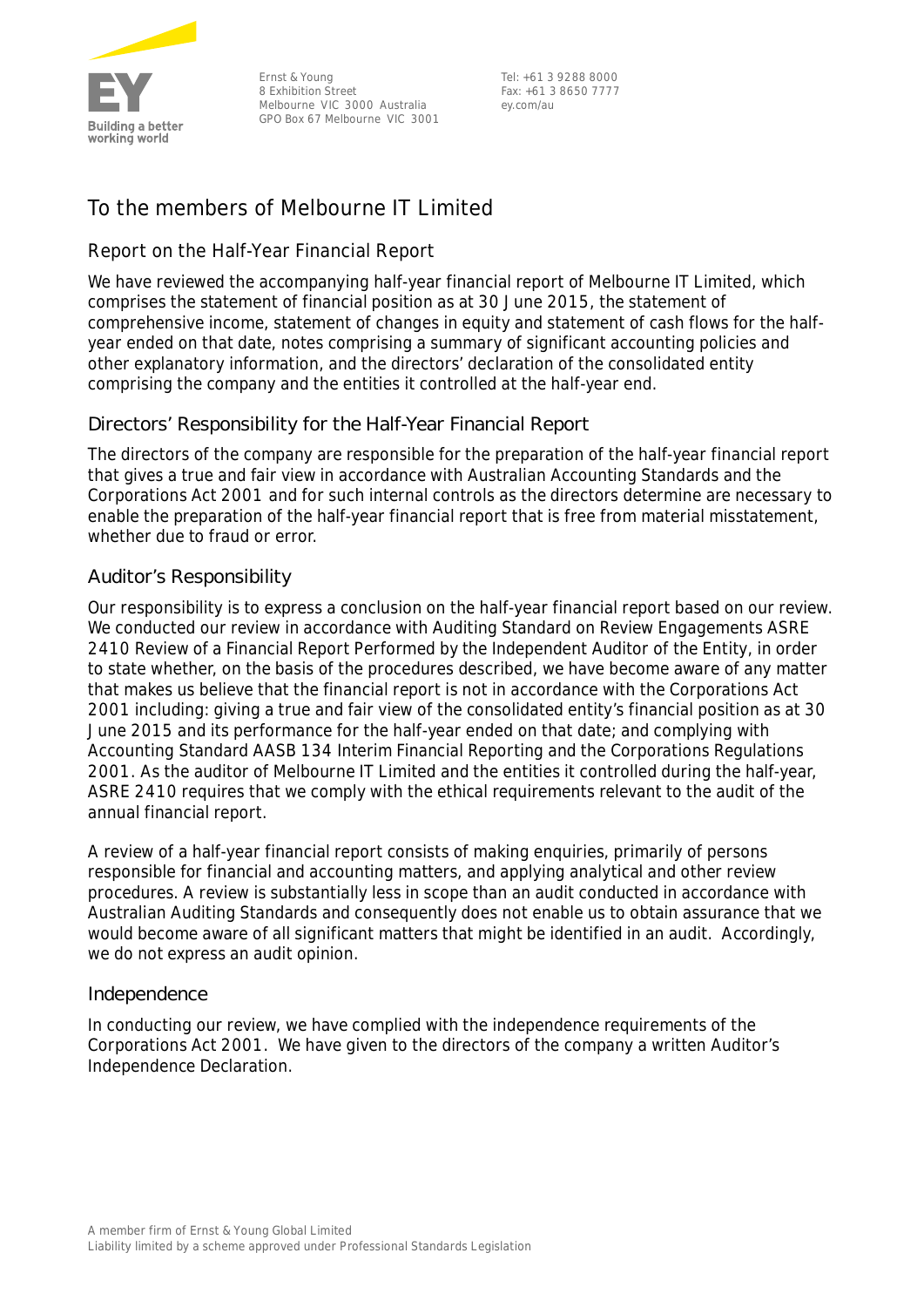

## Conclusion

Based on our review, which is not an audit, we have not become aware of any matter that makes us believe that the half-year financial report of Melbourne IT Limited is not in accordance with the *Corporations Act 2001*, including:

- a) giving a true and fair view of the consolidated entity's financial position as at 30 June 2015 and of its performance for the half-year ended on that date; and
- b) complying with Accounting Standard AASB 134 *Interim Financial Reporting* and the *Corporations Regulations 2001*.

 $Ernst + 400ng$ 

Ernst & Young

puirgan

Joanne Lonergan Partner Melbourne 25 August 2015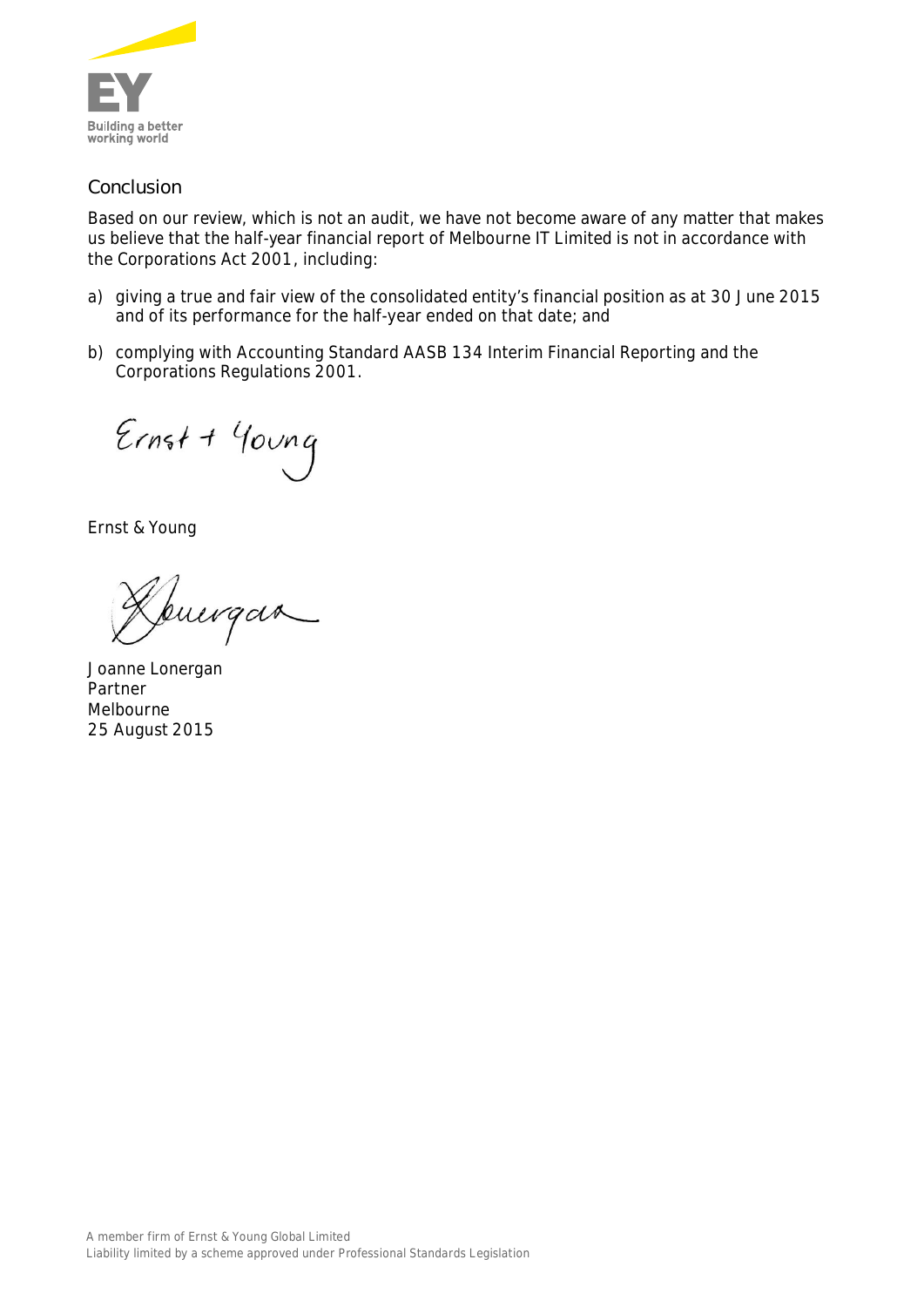

Ernst & Young 8 Exhibition Street Melbourne VIC 3000 Australia GPO Box 67 Melbourne VIC 3001

Tel: +61 3 9288 8000 Fax: +61 3 8650 7777 ey.com/au

## **Auditor's Independence Declaration to the Directors of Melbourne IT Limited**

In relation to our review of the financial report of Melbourne IT Limited for the half-year ended 30 June 2015, to the best of my knowledge and belief, there have been no contraventions of the auditor independence requirements of the *Corporations Act 2001* or any applicable code of professional conduct.

 $Ernst + 400ng$ 

Ernst & Young

buergan

Joanne Lonergan Partner 25 August 2015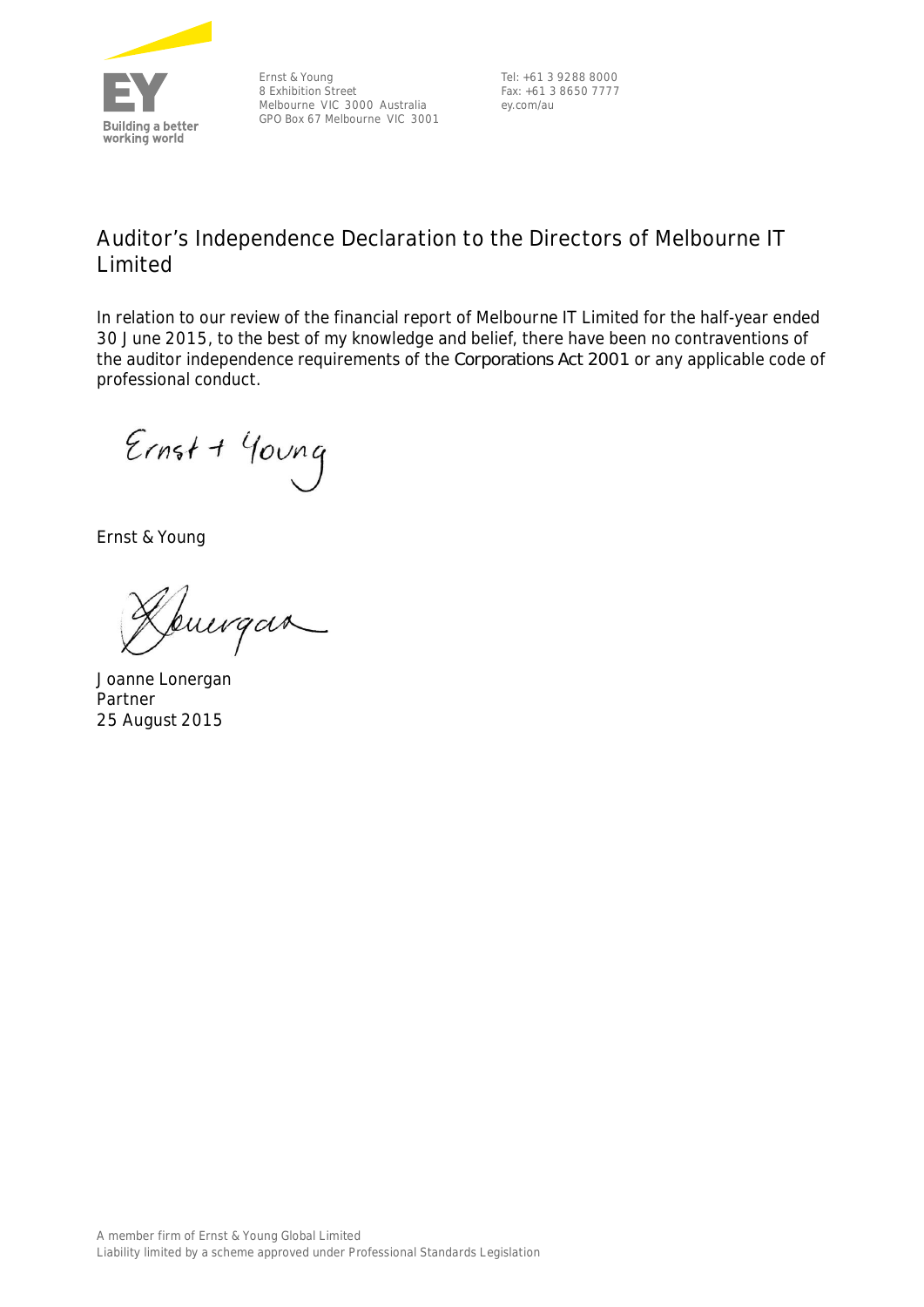## **STATEMENT OF FINANCIAL POSITION AS AT 30 JUNE 2015**

|                                              | <b>CONSOLIDATED</b> |                      |                      |  |
|----------------------------------------------|---------------------|----------------------|----------------------|--|
|                                              | <b>Notes</b>        | 30-Jun-15<br>\$'000s | 31-Dec-14<br>\$'000s |  |
| <b>ASSETS</b>                                |                     |                      |                      |  |
| <b>Current Assets</b>                        |                     |                      |                      |  |
| Cash and cash equivalents                    |                     | 15,404               | 18,086               |  |
| Trade and other receivables                  | 6                   | 12,314               | 8,650                |  |
| Prepayment of domain name registry charges   |                     | 9,485                | 10,045               |  |
| Current tax asset                            |                     |                      | 61                   |  |
| Derivative financial instruments             |                     |                      | 31                   |  |
| Other assets                                 | $\tau$              | 2,703                | 2,521                |  |
| <b>Total Current Assets</b>                  |                     | 39,906               | 39,394               |  |
| <b>Non-current Assets</b>                    |                     |                      |                      |  |
| Plant and equipment                          |                     | 7,241                | 4,909                |  |
| Intangible assets                            | 8                   | 205,425              | 118,884              |  |
| Deferred tax assets                          |                     | 4,629                | 4,524                |  |
| Prepayment of domain name registry charges   |                     | 5,583                | 5,095                |  |
| Non-current financial assets                 |                     | 1,250                | 1,250                |  |
| Other assets                                 |                     | 217                  | 47                   |  |
| <b>Total Non-current Assets</b>              |                     | 224,345              | 134,709              |  |
| <b>TOTAL ASSETS</b>                          |                     | 264,251              | 174,103              |  |
| <b>LIABILITIES</b>                           |                     |                      |                      |  |
| <b>Current Liabilities</b>                   |                     |                      |                      |  |
| Trade and other payables                     | 9                   | 21,620               | 13,752               |  |
| Interest-bearing loans and borrowings        | 10                  | 479                  | 513                  |  |
| Current tax liabilities                      |                     | 600                  |                      |  |
| Provisions                                   |                     | 4,260                | 4,120                |  |
| Derivative financial instruments             |                     | 6                    |                      |  |
| Income received in advance                   |                     | 29,094               | 26,150               |  |
| <b>Total Current Liabilities</b>             |                     | 56,059               | 44,535               |  |
| <b>Non-current Liabilities</b>               |                     |                      |                      |  |
| Deferred tax liabilities                     |                     | 3,545                | 703                  |  |
| Interest-bearing loans and borrowings        | 10                  | 30,000               |                      |  |
| Provisions                                   |                     | 567                  | 628                  |  |
| Non-current financial liabilities            | 12                  | 46,212               |                      |  |
| Income received in advance                   |                     | 13,519               | 13,469               |  |
| <b>Total Non-current Liabilities</b>         |                     | 93,843               | 14,800               |  |
| <b>TOTAL LIABILITIES</b>                     |                     | 149,902              | 59,335               |  |
| <b>NET ASSETS</b>                            |                     | 114,349              | 114,768              |  |
| <b>EQUITY</b>                                |                     |                      |                      |  |
| Contributed equity                           | 11                  | 35,629               | 35,629               |  |
| Foreign currency translation reserve         |                     | (549)                | (658)                |  |
| Options reserve                              |                     | 527                  | 5,321                |  |
| Hedging reserve                              |                     | (6)                  | 31                   |  |
| Other reserve                                |                     | 1,676                |                      |  |
| Retained earnings                            |                     | 76,885               | 74,357               |  |
| Equity attributable to members of the parent |                     | 114,162              | 114,680              |  |
| Non-controlling interest                     |                     | 187                  | 88                   |  |
| <b>TOTAL EQUITY</b>                          |                     | 114,349              | 114,768              |  |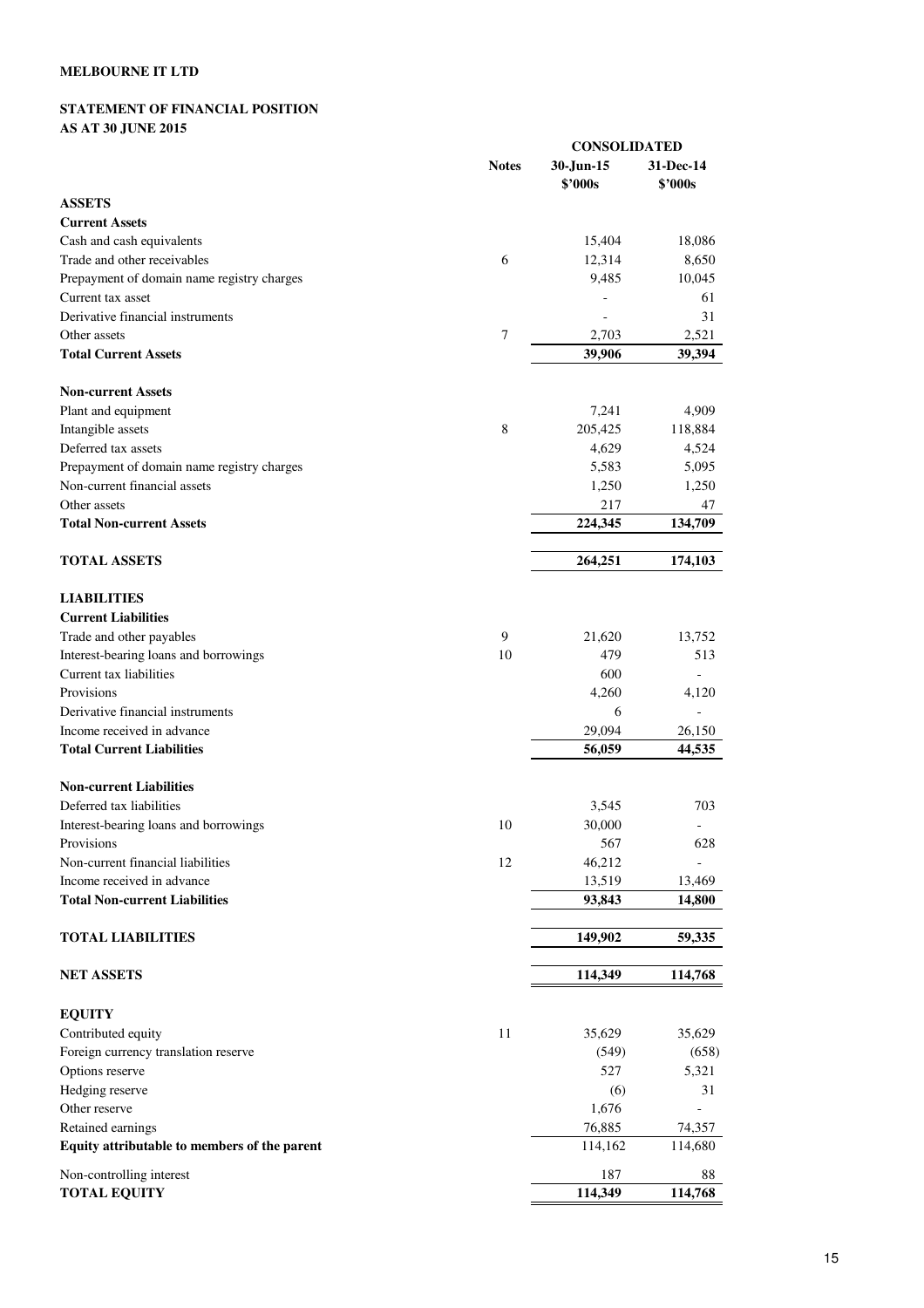## **STATEMENT OF COMPREHENSIVE INCOME FOR THE HALF YEAR ENDED 30 JUNE 2015**

|                                                                                                                                                                                                                                                 |                | <b>CONSOLIDATED</b> |                |  |  |
|-------------------------------------------------------------------------------------------------------------------------------------------------------------------------------------------------------------------------------------------------|----------------|---------------------|----------------|--|--|
|                                                                                                                                                                                                                                                 | <b>Notes</b>   | 30-Jun-15           | 30-Jun-14      |  |  |
|                                                                                                                                                                                                                                                 |                | <b>\$'000s</b>      | \$2000s        |  |  |
| Revenue                                                                                                                                                                                                                                         | $\mathfrak{2}$ | 69,176              | 59,591         |  |  |
| Registry, hosting and sundry products costs                                                                                                                                                                                                     |                | (30, 320)           | (25, 646)      |  |  |
| <b>Gross profit</b>                                                                                                                                                                                                                             |                | 38,856              | 33,945         |  |  |
| Salaries and employee benefit expenses                                                                                                                                                                                                          |                | (24, 455)           | (21,570)       |  |  |
| Depreciation expenses                                                                                                                                                                                                                           | 3(a)           | (1,464)             | (1,106)        |  |  |
| Amortisation of intangible assets                                                                                                                                                                                                               | 3(b)           | (982)               | (895)          |  |  |
| Impairment of intangible assets                                                                                                                                                                                                                 |                |                     | (8,587)        |  |  |
| Transaction costs relating to acquisitions                                                                                                                                                                                                      |                | (1,700)             | (1,340)        |  |  |
| Finance costs                                                                                                                                                                                                                                   | 3(d)           | (898)               | (566)          |  |  |
| Other expenses from ordinary activities                                                                                                                                                                                                         | 3(c)           | (6,641)             | (6,518)        |  |  |
| Profit/(Loss) before tax                                                                                                                                                                                                                        |                | 2,716               | (6,637)        |  |  |
| Income tax benefit/(expense)                                                                                                                                                                                                                    | 4              | (1,308)             | 2,056          |  |  |
| Profit/(Loss) for the half year                                                                                                                                                                                                                 |                | 1,408               | (4,581)        |  |  |
| Other comprehensive income<br>Other comprehensive income to be reclassified to the profit or loss in<br>subsequent periods:<br>Currency translation differences<br>Other comprehensive income that may be reclassified to the profit or loss in |                | 109                 | (54)           |  |  |
| subsequent periods<br>Net gains/(losses) on cashflow hedges (net of tax)                                                                                                                                                                        |                | (37)                |                |  |  |
| Other comprehensive income/(loss) for the period, net of tax                                                                                                                                                                                    |                | 72                  | (54)           |  |  |
| TOTAL COMPREHENSIVE INCOME/(LOSS) FOR THE PERIOD                                                                                                                                                                                                |                | 1,480               | (4,635)        |  |  |
| Profit/(Loss) for the half year attributable to:                                                                                                                                                                                                |                |                     |                |  |  |
| Members of the parent                                                                                                                                                                                                                           |                | 1,187               | (4,613)        |  |  |
| Non-controlling interests                                                                                                                                                                                                                       |                | 221                 | 32             |  |  |
|                                                                                                                                                                                                                                                 |                | 1,408               | (4,581)        |  |  |
| Total comprehensive income/(loss) attributable to:                                                                                                                                                                                              |                |                     |                |  |  |
| Members of the parent                                                                                                                                                                                                                           |                | 1,259               | (4,667)        |  |  |
| Non-controlling interests                                                                                                                                                                                                                       |                | 221                 | 32             |  |  |
|                                                                                                                                                                                                                                                 |                | 1,480               | (4,635)        |  |  |
| Earnings per share                                                                                                                                                                                                                              |                | 2015                | 2014           |  |  |
| - Basic earnings/(loss) per share from continuing operations                                                                                                                                                                                    |                | 1.28 cents          | $(5.25)$ cents |  |  |
| - Diluted earnings/(loss) per share from continuing operations                                                                                                                                                                                  |                | 1.26 cents          | $(5.25)$ cents |  |  |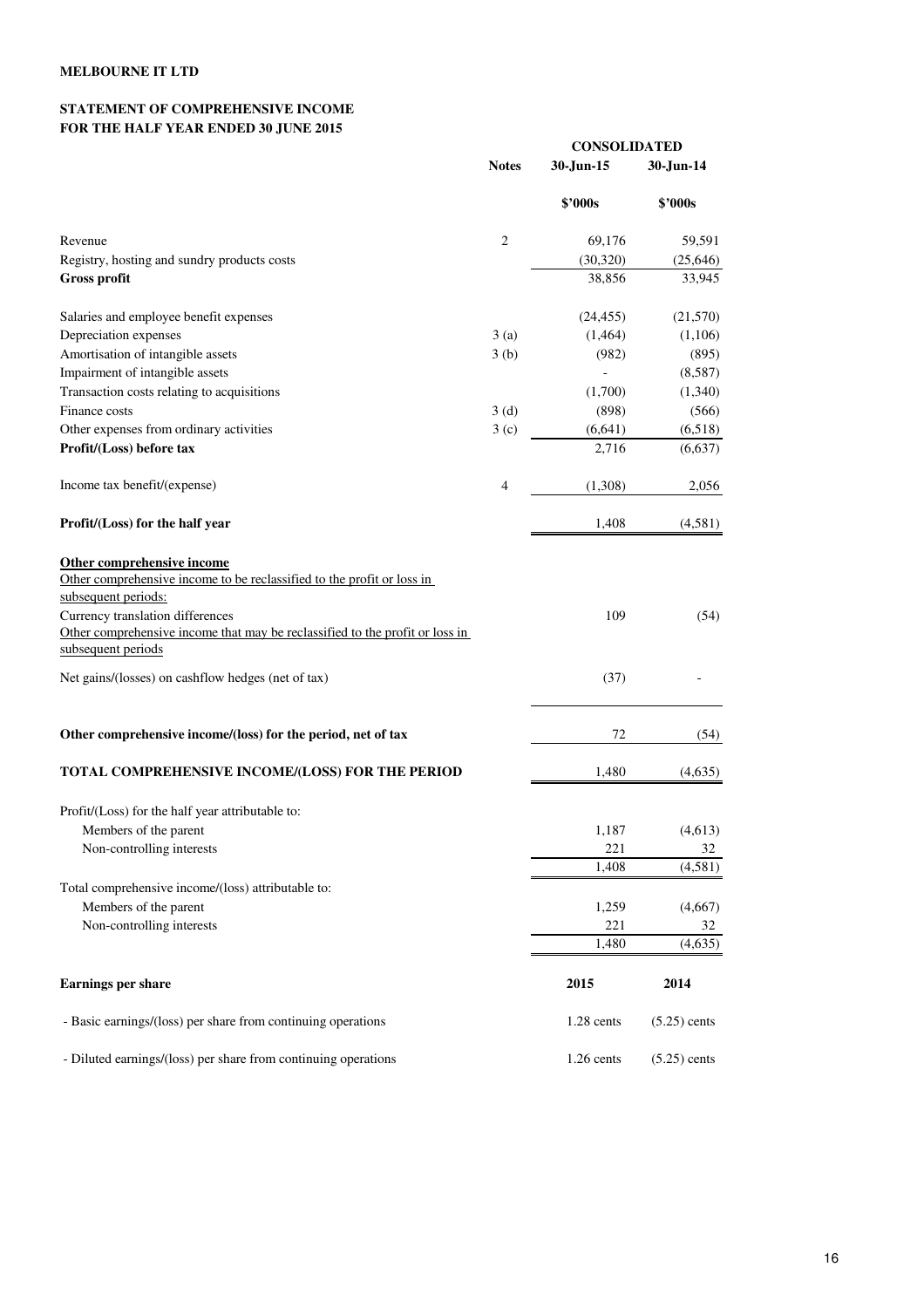#### **STATEMENT OF CHANGES IN EQUITY FOR THE HALF YEAR ENDED 30 JUNE 2015**

|                                             |                                                     |                                  |                                  | <b>CONSOLIDATED</b>            |                                     |                                    |              |                                    |                               |
|---------------------------------------------|-----------------------------------------------------|----------------------------------|----------------------------------|--------------------------------|-------------------------------------|------------------------------------|--------------|------------------------------------|-------------------------------|
|                                             | <b>FOREIGN</b><br><b>CURRENCY</b><br><b>RESERVE</b> | <b>OPTIONS</b><br><b>RESERVE</b> | <b>HEDGING</b><br><b>RESERVE</b> | <b>OTHER</b><br><b>RESERVE</b> | <b>CONTRIBUTED</b><br><b>EQUITY</b> | <b>RETAINED</b><br><b>EARNINGS</b> | <b>TOTAL</b> | NON-CONTROLLING<br><b>INTEREST</b> | <b>TOTAL</b><br><b>EQUITY</b> |
|                                             | \$'000                                              | \$'000                           | \$'000                           | \$'000                         | \$'000                              | \$'000                             | \$'000       | \$'000                             | \$'000                        |
| As at 1 January 2015                        | (658)                                               | 5,321                            | 31                               |                                | 35,629                              | 74,357                             | 114,680      | 88                                 | 114,768                       |
| Profit for the period                       |                                                     |                                  |                                  |                                |                                     | 1,187                              | 1,187        | 221                                | 1,408                         |
| Other comprehensive income                  | 109                                                 |                                  | (37)                             |                                |                                     | $\blacksquare$                     | 72           |                                    | 72                            |
| Total comprehensive income for              |                                                     |                                  |                                  |                                |                                     |                                    |              |                                    |                               |
| the period                                  | 109                                                 |                                  | (37)                             |                                |                                     | 1,187                              | 1,259        | 221                                | 1,480                         |
| <b>Transactions:</b>                        |                                                     |                                  |                                  |                                |                                     |                                    |              |                                    |                               |
| Share based payment                         |                                                     | 265                              |                                  |                                |                                     |                                    | 265          |                                    | 265                           |
| Equity dividends                            |                                                     |                                  |                                  |                                |                                     | (3,718)                            | (3,718)      |                                    | (3,718)                       |
| Acquisition of a subsidiary (Note 13(b))    |                                                     |                                  |                                  |                                |                                     |                                    |              | 45,266                             | 45,266                        |
| Transfer to other reserve                   |                                                     |                                  |                                  | 1,676                          |                                     |                                    | 1,676        | (1,676)                            |                               |
| Transfer to financial liabilties (Note 12)  |                                                     |                                  |                                  |                                |                                     | $\sim$                             |              | (43,712)                           | (43,712)                      |
| Transfer to/(from) options reserve          |                                                     | (5,059)                          |                                  |                                |                                     | 5,059                              |              |                                    |                               |
| As at 30 June 2015                          | (549)                                               | 527                              | (6)                              | 1,676                          | 35,629                              | 76,885                             | 114,162      | 187                                | 114,349                       |
| As at 1 January 2014                        | (566)                                               | 5,017                            |                                  |                                | 68,809                              | 74,807                             | 148,067      | $\blacksquare$                     | 148,067                       |
| Profit for the period                       |                                                     |                                  |                                  |                                |                                     | (4,613)                            | (4, 613)     | 32                                 | (4,581)                       |
| Other comprehensive income                  | (54)                                                |                                  |                                  |                                | $\sim$                              | $\sim$                             | (54)         | $\sim$                             | (54)                          |
| Total comprehensive income for              |                                                     |                                  |                                  |                                |                                     |                                    |              |                                    |                               |
| the period                                  | (54)                                                |                                  |                                  |                                |                                     | (4,613)                            | (4,667)      | 32                                 | (4, 635)                      |
| <b>Transactions:</b>                        |                                                     |                                  |                                  |                                |                                     |                                    |              |                                    |                               |
| Share based payment                         |                                                     | 204                              |                                  |                                |                                     |                                    | 204          |                                    | 204                           |
| Employee share trust                        |                                                     |                                  |                                  |                                | (45, 176)                           |                                    | (45, 176)    |                                    | (45, 176)                     |
| Acquisition of a subsidiary (Note $13(c)$ ) |                                                     |                                  |                                  |                                | 12,070                              |                                    | 12,070       | 94                                 | 12,164                        |
| Capital return transaction costs            |                                                     |                                  |                                  |                                | (74)                                |                                    | (74)         |                                    | (74)                          |
| As at 30 June 2014                          | (620)                                               | 5,221                            |                                  |                                | 35,629                              | 70,194                             | 110,424      | 126                                | 110,550                       |
|                                             |                                                     |                                  |                                  |                                |                                     |                                    |              |                                    |                               |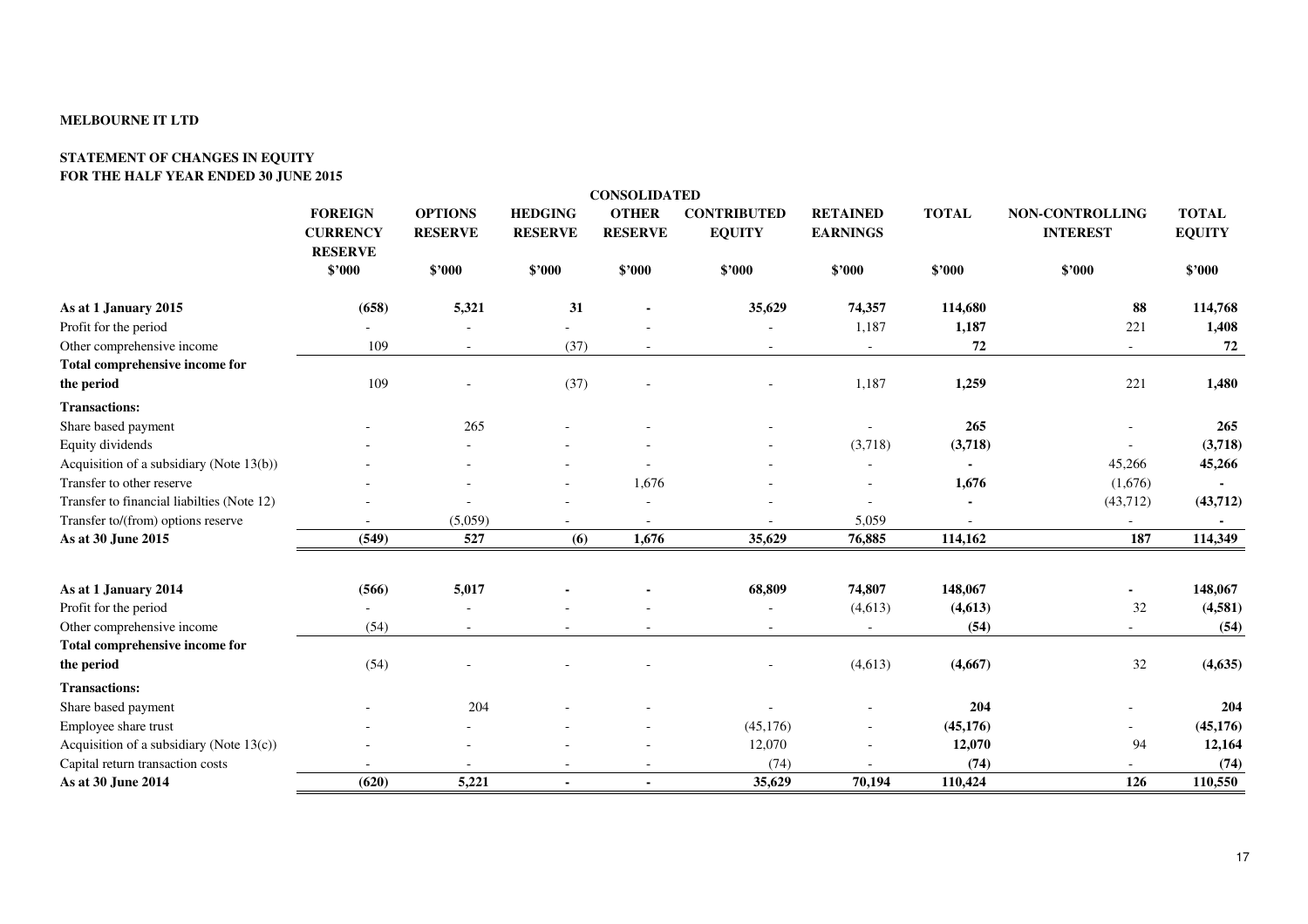#### **STATEMENT OF CASH FLOWS FOR THE HALF YEAR ENDED 30 JUNE 2015**

|                                                       |                | <b>CONSOLIDATED</b>  |                      |
|-------------------------------------------------------|----------------|----------------------|----------------------|
|                                                       | <b>Notes</b>   | 30-Jun-15<br>\$'000s | 30-Jun-14<br>\$'000s |
| <b>CASH FLOWS FROM OPERATING ACTIVITIES</b>           |                |                      |                      |
| Receipt of service revenue and recoveries             |                | 76,341               | 62,429               |
| Payments to suppliers and employees                   |                | (65, 723)            | (57,991)             |
| Interest received                                     | $\overline{2}$ | 178                  | 362                  |
| Interest paid                                         |                | (170)                | (37)                 |
| Bank charges and credit card merchant fees            |                | (728)                | (529)                |
| Income tax refund                                     |                | 74                   |                      |
| Income tax paid                                       |                | (91)                 | (362)                |
| NET CASH FLOWS FROM OPERATING ACTIVITIES              |                | 9,881                | 3,872                |
| <b>CASH FLOWS FROM INVESTING ACTIVITIES</b>           |                |                      |                      |
| Sale of DBS business, net of cash disposed            |                |                      | 15,250               |
| Purchase of plant and equipment and intangible assets |                | (1,731)              | (4,959)              |
| <b>Acquisition of Netregistry</b>                     | 13(c)          |                      | (38, 366)            |
| Acquisition of Uber                                   | 13(a)          | (15,269)             |                      |
| Acquisition of Outware, net of cash acquired          | 13(b)          | (21, 119)            |                      |
| Transaction costs relating to acquisitions            | 13             | (632)                | (990)                |
| NET CASH FLOWS USED IN INVESTING ACTIVITIES           |                | (38,751)             | (29,065)             |
| <b>CASH FLOWS FROM FINANCING ACTIVITIES</b>           |                |                      |                      |
| Proceeds from borrowings                              | 10             | 33,500               | 20,000               |
| Repayment of borrowings                               | 10             | (3,500)              | (20,000)             |
| Payment of finance lease liabilities                  |                | (123)                |                      |
| Return of capital                                     | 11             |                      | (45,250)             |
| Payment of dividend on ordinary shares                | 5(a)           | (3,718)              |                      |
| NET CASH FLOWS FROM/(USED IN) FINANCING ACTIVITIES    |                | 26,159               | (45,250)             |
| NET DECREASE IN CASH & CASH EQUIVALENTS               |                | (2,711)              | (70, 443)            |
| Net foreign exchange differences                      |                | 29                   | (6)                  |
| Cash and cash equivalents at beginning of period      |                | 18,086               | 80,520               |
| CASH & CASH EQUIVALENTS AT END OF THE PERIOD          |                | 15,404               | 10,071               |
|                                                       |                |                      |                      |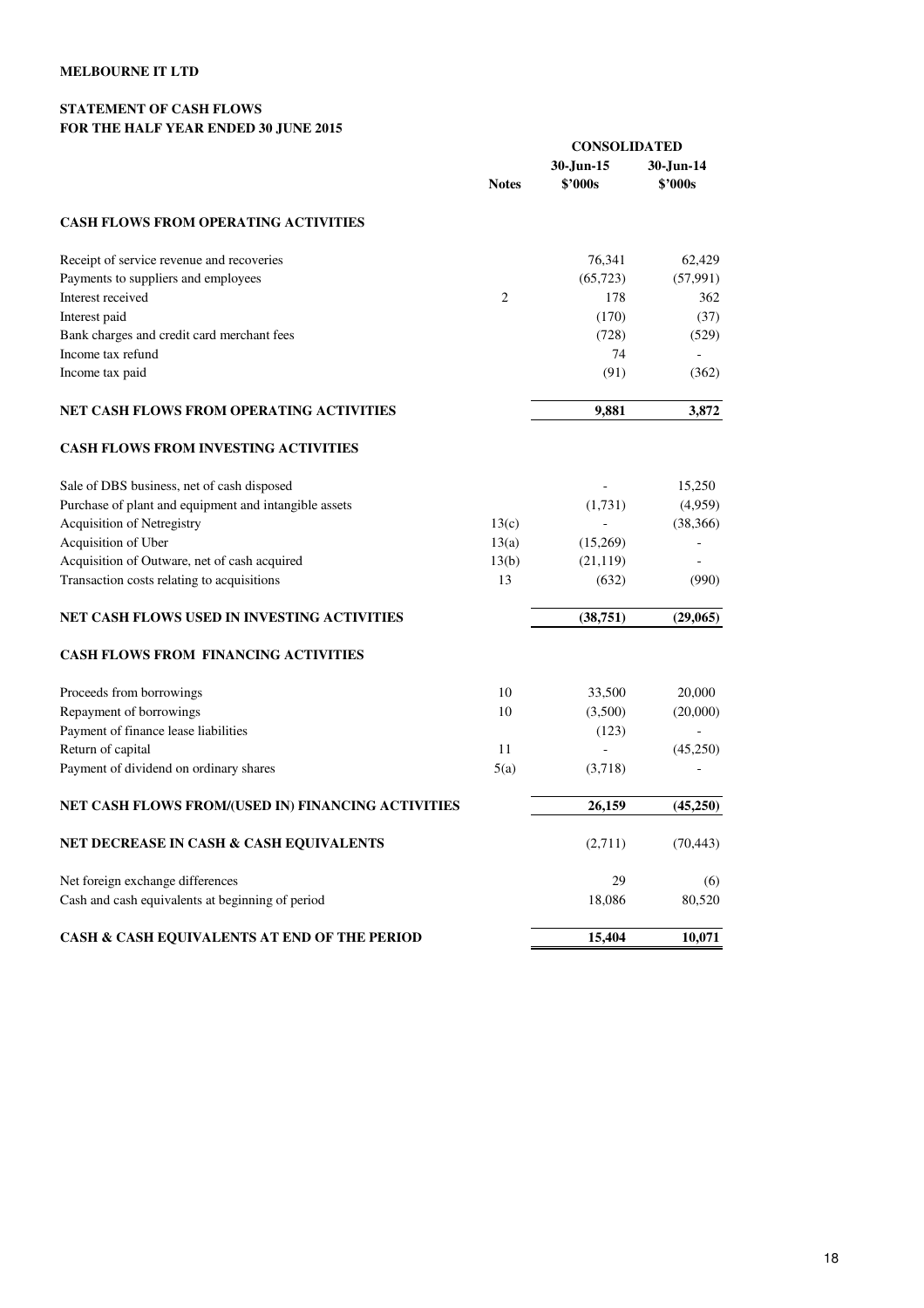#### **NOTES TO THE FINANCIAL STATEMENTS FOR THE HALF YEAR ENDED 30 JUNE 2015**

#### **CORPORATE INFORMATION**

The financial information in this report for Melbourne IT Ltd for the half year ended 30 June 2015 was authorised for issue in accordance with a resolution of the directors on 25 August 2015.

Melbourne IT Ltd is a for-profit company limited by shares and incorporated in Australia whose shares are publicly listed on the Australian Stock Exchange.

The nature of the operations and principal activities of the Group are described within Note 1(b) Operating Segments and Note 15.

## **1. BASIS OF PREPARATION**

This general purpose condensed financial report (thereafter known as 'half year financial report') for the half year ended 30 June 2015 has been prepared in accordance with AASB 134 *Interim Financial Reporting* and the *Corporations Act 2001* .

The half year financial report does not include all notes of the type normally included within the annual financial report and therefore cannot be expected to provide as full an understanding of the financial performance, financial position and financing and investing activities of the consolidated entity as the full financial report.

It is recommended the half year financial report be read in conjunction with the annual report for the year ended 31 December 2014 and considered together with any public announcements made by Melbourne IT Ltd and its controlled entities during the half year ended 30 June 2015 in accordance with the continuous disclosure obligations of the ASX listing rules.

The accounting policies and methods of computation are the same as those adopted in the most recent annual report.

#### **(a) Changes in accounting policy**

The accounting policies adopted in the preparation of the half year financial report are consistent with those followed in the preparation of the Group's annual report for the year ended 31 December 2014 except for the following:

#### **Basis of consolidation: Partial recognition of non-controlling interests**

Acquisition of subsidiaries which includes put options to acquire non-controlling interest in the future is accounted for in accordance with AASB 10 *Consolidated Financial Statements* (AASB 10). During the period the non-controlling interest put options remain unexercised, the non-controlling interest is calculated and immediately derecognised as though it was acquired at that date. Financial liability with respect to the put options is recognised in accordance with AASB 139 *Financial Instruments: Recognition and Measurement* . The difference between derecognition of the non-controlling interest and recognition of the financial liabilities is accounted for as an equity transaction, and disclosed as a separate reserve within equity (refer to 'Other Reserve' disclosed in the Statement of Changes in Equity).

The Group has not early adopted any other standard, interpretation or amendment that has been issued but is not yet effective.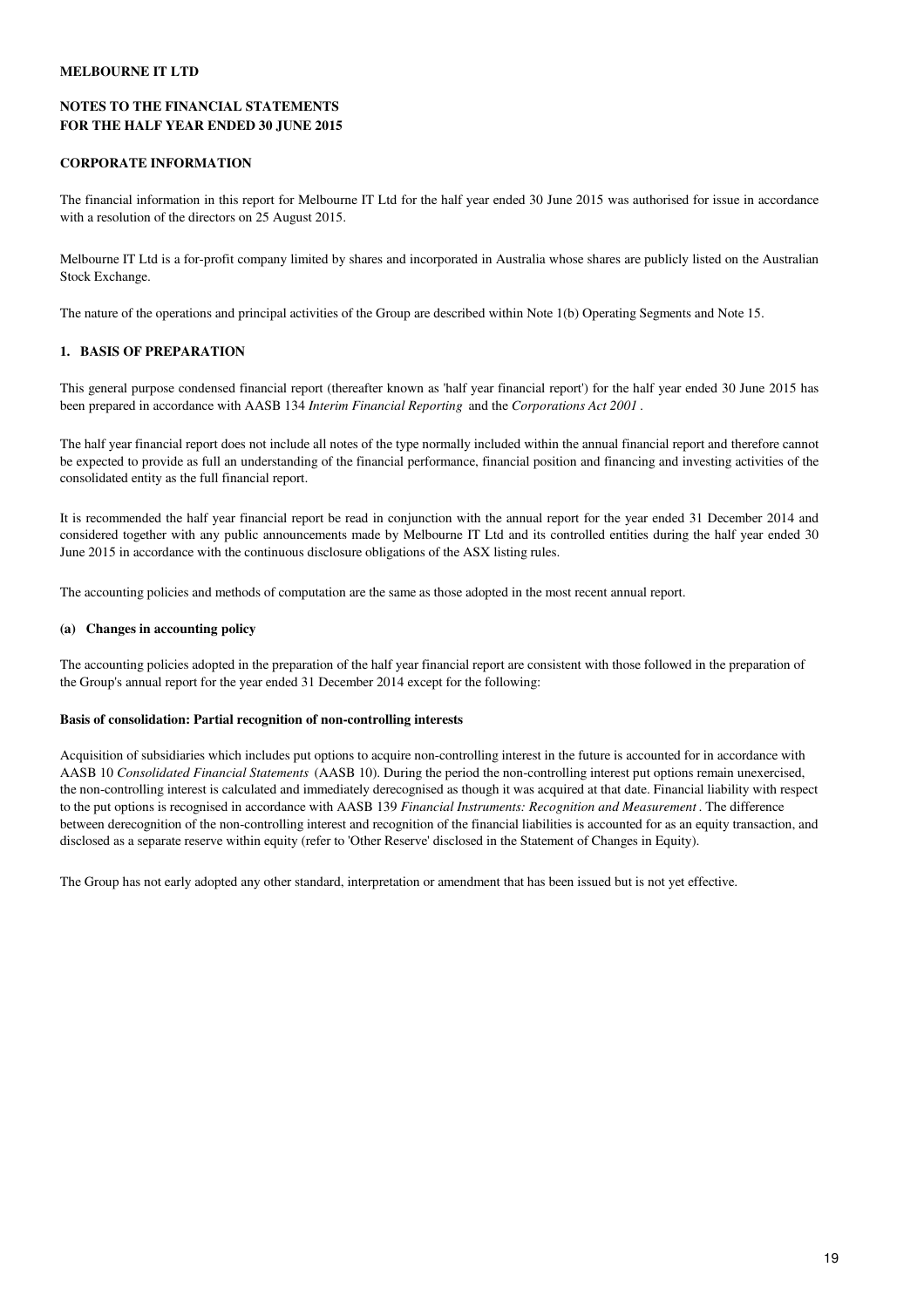#### **NOTES TO THE FINANCIAL STATEMENTS FOR THE HALF YEAR ENDED 30 JUNE 2015**

#### **1. BASIS OF PREPARATION (continued)**

#### **(b) Operating Segments**

An operating segment is a component of an entity that engages in business activities from which it may earn revenues and incur expenses, whose operating results are regularly reviewed by the entity's chief operating decision maker to make decisions about resources to be allocated to the segment and assess its performance and for which discrete financial information is available.

Operating segments have been identified based on the information provided to the chief operating decision makers.

#### **SMB Solutions Division**

SMB Solutions operates in the web services business in Australia and New Zealand, offering customers everything they need to run an online business. These services include domain name registrations and renewals, website and email hosting, website development, search engine optimisation and analysis. Customers are primarily in the Small to Medium Enterprise (SME) sector.

SMB Solutions also supplies a technical and support solution for domain name registration, shared hosting and other online business services to a global network of reseller clients. Resellers are given access to Melbourne IT's domain name registration, shared hosting and maintenance systems. Benefits to Reseller clients include application of a real time automated system that can be integrated into the Reseller website, together with access to specialist support and account management services.

#### **Enterprise Services ("ES")**

Enterprise Services is Australia's leading cloud and mobile solutions provider for Australian enterprise and government organisations.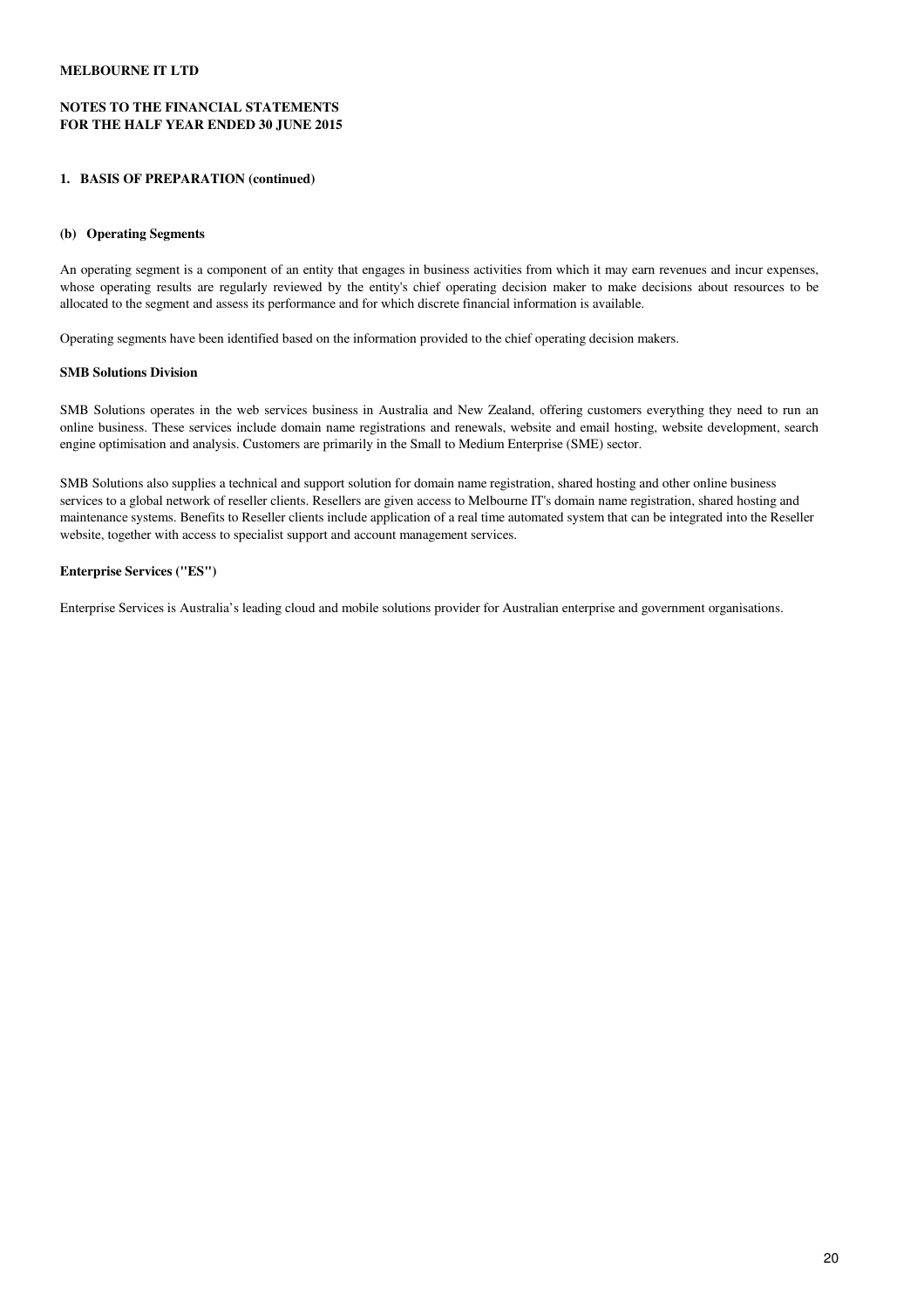#### **NOTES TO THE FINANCIAL STATEMENTS FOR THE HALF YEAR ENDED 30 JUNE 2015**

| <b>CONSOLIDATED</b> |           |
|---------------------|-----------|
| 30-Jun-15           | 30-Jun-14 |
| \$2000s             | \$2000s   |

## **2. REVENUE**

Profit before income tax expense includes the following revenues and expenses whose disclosure is relevant in explaining the performance of the entity:

| (a) Revenue                                |        |        |
|--------------------------------------------|--------|--------|
| Registration revenue                       | 30,348 | 26,498 |
| Solutions, hosting & services              | 38,406 | 32,453 |
| Other revenue                              | 244    | 278    |
|                                            | 68,998 | 59,229 |
| Interest revenue                           | 178    | 362    |
| Total revenue                              | 69,176 | 59,591 |
| <b>3. EXPENSES</b>                         |        |        |
| (a) Depreciation expense                   |        |        |
| Fit out                                    | 59     | 95     |
| Plant and equipment                        | 1,388  | 1,000  |
| Furniture                                  | 17     | 11     |
| Total depreciation expense                 | 1,464  | 1,106  |
| (b) Amortisation of intangible assets      |        |        |
| <b>Transformation</b> asset                |        | 406    |
| Capitalised software                       | 790    | 489    |
| <b>Customer Contracts</b>                  | 192    |        |
| Total amortisation of intangible assets    | 982    | 895    |
| (c) Other expenses                         |        |        |
| Included in other expenses:                |        |        |
| Premises                                   | 1,635  | 1,392  |
| Marketing                                  | 1,788  | 1,064  |
| Equipment                                  | 1,263  | 1,644  |
| Finance and legal                          | 1,265  | 1,186  |
| Foreign exchange                           | 80     | (3)    |
| Bad debts and doubtful debts               | 99     | 124    |
| (d) Finance costs                          |        |        |
| Bank charges and credit card merchant fees | 728    | 529    |
| Interest expense                           | 170    | 37     |
|                                            | 898    | 566    |
| (e) Salaries and employee benefits expense |        |        |
| Expensing of share based payments          | 265    | 237    |
| Superannuation expense                     | 1,533  | 1,276  |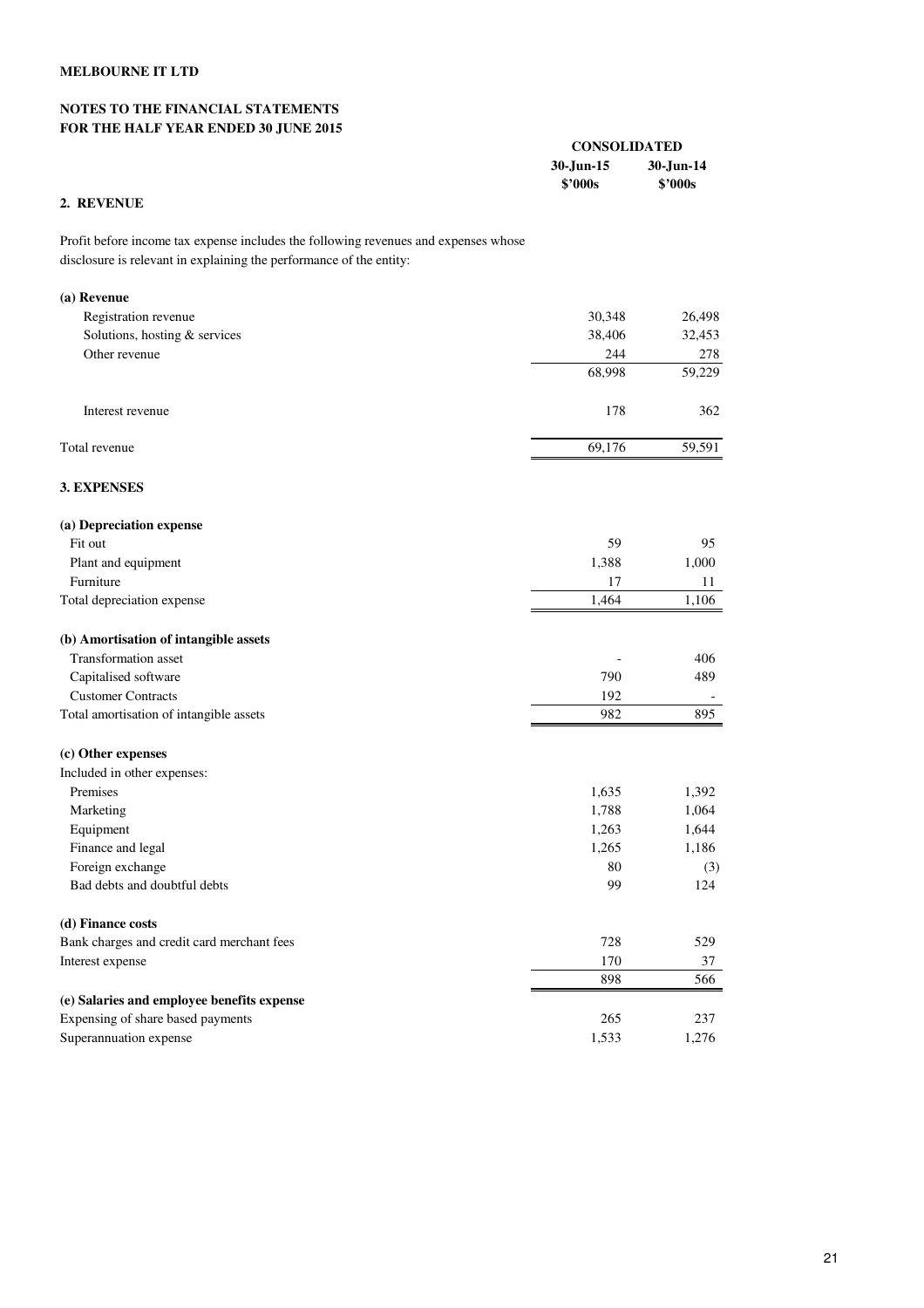#### **NOTES TO THE FINANCIAL STATEMENTS FOR THE HALF YEAR ENDED 30 JUNE 2015**

|                                                                                                                                                                           | <b>CONSOLIDATED</b>  |                      |
|---------------------------------------------------------------------------------------------------------------------------------------------------------------------------|----------------------|----------------------|
|                                                                                                                                                                           | 30-Jun-15<br>\$'000s | 30-Jun-14<br>\$'000s |
| <b>4. INCOME TAX</b>                                                                                                                                                      |                      |                      |
| The major components of income tax expense are:                                                                                                                           |                      |                      |
| (a) Statement of comprehensive income                                                                                                                                     |                      |                      |
| Current income tax                                                                                                                                                        |                      |                      |
| Current income tax charge                                                                                                                                                 | 409                  | (506)                |
| Adjustments in respect of current income tax of previous periods                                                                                                          | 21                   | (295)                |
| Deferred income tax                                                                                                                                                       |                      |                      |
| Relating to origination and reversal of temporary differences                                                                                                             | 878                  | (1,255)              |
| Income tax expense/(benefit) reported in the statement of                                                                                                                 |                      |                      |
| comprehensive income                                                                                                                                                      | 1,308                | (2,056)              |
| (b) Statement of changes in equity                                                                                                                                        |                      |                      |
| Deferred income tax related to items charged or credited directly to equity                                                                                               |                      |                      |
| Net gain/(loss) on revaluation of cash flow hedges                                                                                                                        |                      |                      |
| Income tax expense reported in equity                                                                                                                                     |                      |                      |
| (c) A reconciliation between tax expense and the product<br>of accounting profit before income tax multiplied by the<br>Group's applicable income tax rate is as follows: |                      |                      |
| Accounting profit/(loss) before income tax                                                                                                                                | 2,716                | (6,637)              |
| At the Group's statutory income tax rate of $30\%$ (2014: $30\%$ )                                                                                                        | 815                  | (1,991)              |
| Adjustments in respect of current income tax of previous periods                                                                                                          | 21                   | (295)                |
| Options cost                                                                                                                                                              | 80                   | 63                   |
| Deductions from shares issued via Employee Share Trust                                                                                                                    |                      | (283)                |
| Impairment of intangibles                                                                                                                                                 |                      | 2,576                |
| Differences between accounting and tax depreciation                                                                                                                       |                      | (2, 444)             |
| Non-deductible transaction costs on acquisitions                                                                                                                          | 343                  | 366                  |
| Non-deductible amortisation                                                                                                                                               | 58                   | 29                   |
| Other                                                                                                                                                                     | (9)                  | (77)                 |
| Income tax expense/(benefit) at the effective income tax rate                                                                                                             | 1,308                | (2,056)              |
| Income tax expense/(benefit) reported in the statement of                                                                                                                 |                      |                      |
| comprehensive income                                                                                                                                                      | 1,308                | (2,056)              |
|                                                                                                                                                                           | 1,308                | (2,056)              |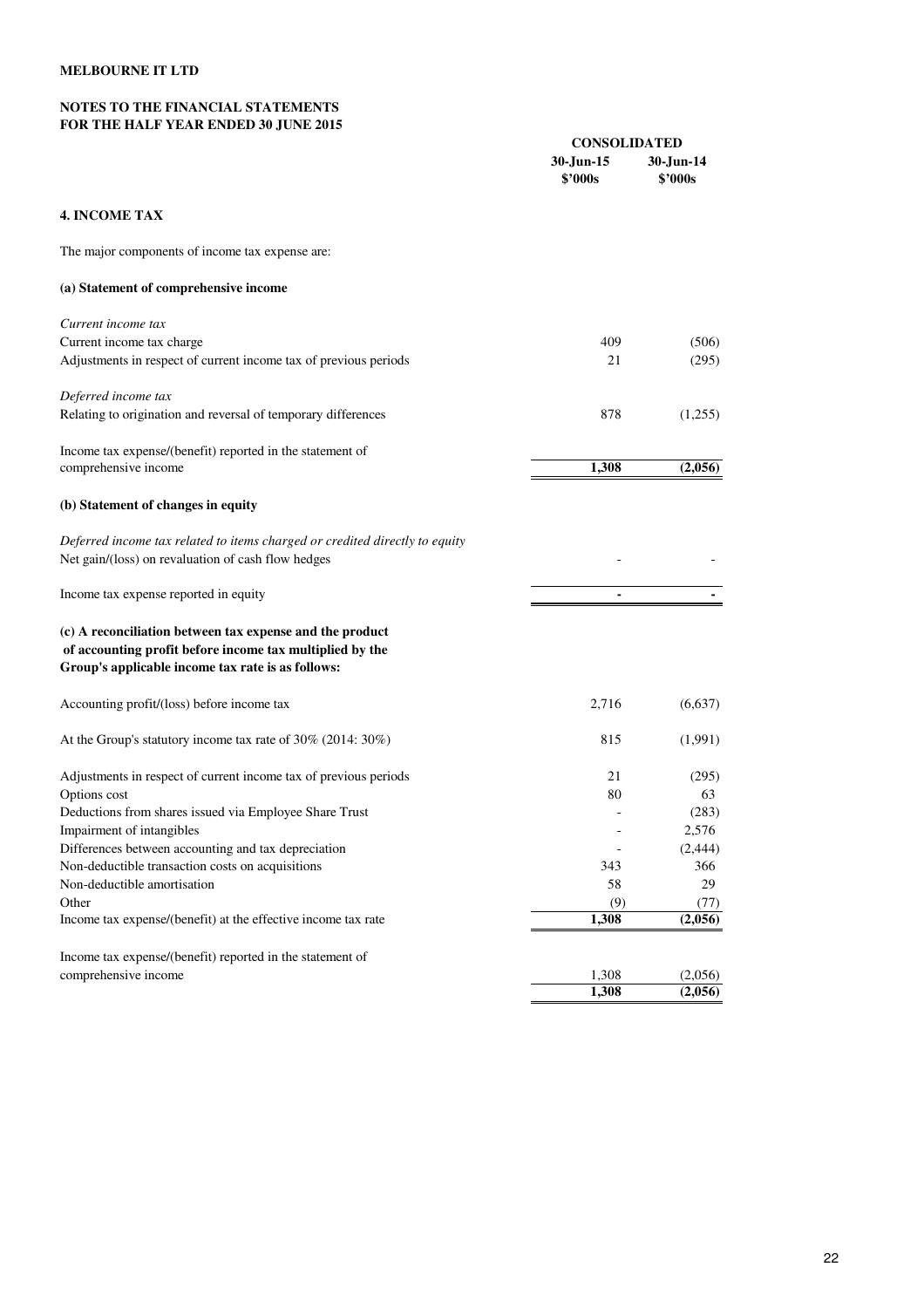#### **NOTES TO THE FINANCIAL STATEMENTS FOR THE HALF YEAR ENDED 30 JUNE 2015**

|                                                                         | <b>CONSOLIDATED</b>  |                      |
|-------------------------------------------------------------------------|----------------------|----------------------|
|                                                                         | 30-Jun-15<br>\$2000s | 30-Jun-14<br>\$2000s |
| <b>5. DIVIDENDS PAID AND PROPOSED</b>                                   |                      |                      |
| Equity dividends on ordinary shares:                                    |                      |                      |
| (a) Dividends declared and paid during the half year on ordinary shares |                      |                      |
| Final franked dividend for the financial year ended 31 December 2014:   |                      |                      |
| 4.0 cents per share (2013: Nil)                                         | 3,718                |                      |
| (b) Dividends proposed and not recognised as a liability                |                      |                      |
| Interim franked dividend for the half year ended 30 June:               |                      |                      |
| 1.0 cent per share $(2014: 1.0$ cent per share)                         | 929                  | 929                  |
|                                                                         | <b>CONSOLIDATED</b>  |                      |
|                                                                         | 30-Jun-15<br>\$2000s | 31-Dec-14<br>\$2000s |
| <b>6. TRADE AND OTHER RECEIVABLES (CURRENT)</b>                         |                      |                      |
| Trade and sundry debtors                                                | 13,355               | 9,684                |
| Allowance for impairment loss                                           | (1,041)              | (1,034)              |
| Total trade and other receivables (current)                             | 12,314               | 8,650                |

The carrying amount of trade and other receivables is a reasonable approximation of fair value.

## **7. OTHER ASSETS (CURRENT)**

| Prepayments | 2,703 | $-1$<br>$-$ , $  -$ |
|-------------|-------|---------------------|
|             |       |                     |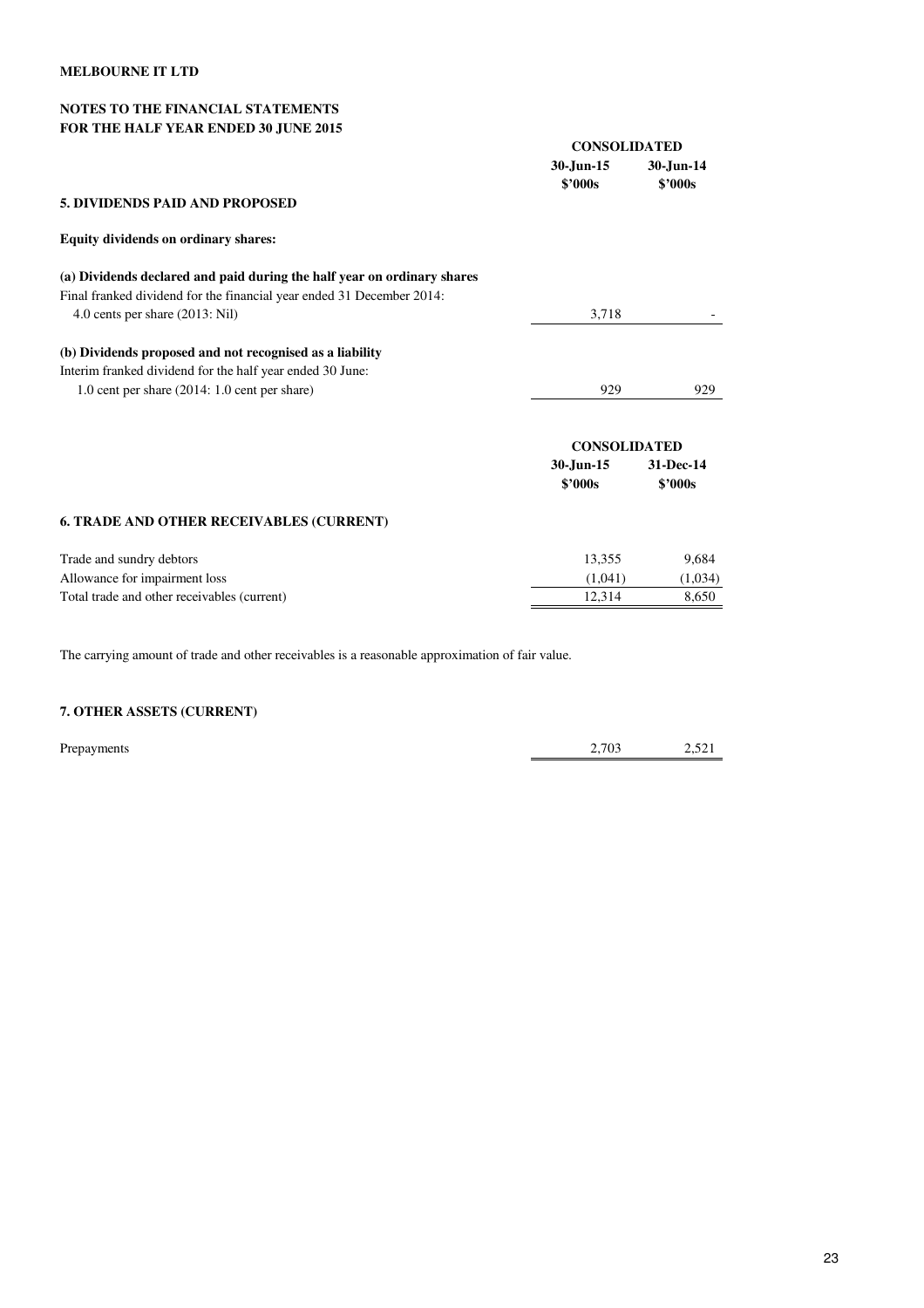#### **NOTES TO THE FINANCIAL STATEMENTS FOR THE HALF YEAR ENDED 30 JUNE 2015**

| FOR THE HALL TEAR ERDED 30 JORE 2013        |                               |                               |  |
|---------------------------------------------|-------------------------------|-------------------------------|--|
|                                             |                               | <b>CONSOLIDATED</b>           |  |
|                                             | 30-Jun-15<br>$$^{\prime}000s$ | 31-Dec-14<br>$$^{\prime}000s$ |  |
| <b>8. INTANGIBLE ASSETS</b>                 |                               |                               |  |
| <b>Carrying amount of intangible assets</b> |                               |                               |  |
| Goodwill (a)                                | 187,179                       | 99,976                        |  |
| Marketing related intangibles               | 9,052                         | 9,052                         |  |
| Customer contracts                          | 2,583                         | 2,583                         |  |
| Accumulated amortisation                    | (1,143)                       | (951)                         |  |
|                                             | 1,440                         | 1,632                         |  |
| Capitalised software                        | 9,720                         | 9,400                         |  |
| Accumulated amortisation                    | (1,966)                       | (1,176)                       |  |
|                                             | 7,754                         | 8,224                         |  |
| Other intangibles                           | 315                           | 315                           |  |
| Accumulated amortisation                    | (315)                         | (315)                         |  |
|                                             |                               | $\overline{\phantom{a}}$      |  |

Total intangible assets **205,425** 118,884

#### **(a) Goodwill**

This balance includes goodwill and intangible assets arising from the acquisitions of Uber and Outware. As at 30 June 2015, management has yet to complete the fair value accounting process including identifying and valuing any intangible assets separately from goodwill. Therefore, this balance remains provisional as at 30 June 2015 (also refer to Note 13 (a) and (b)).

#### **(b) Capitalised software**

As at 31 December 2013 Melbourne IT had recorded a capitalised software intangible asset in relation to the Integrated Web Services ('IWS') platform, which was developed during the Transformation project. The carrying value of the IWS asset was \$9.904 million, which included Oracle Financials, the common financial reporting system across all entities in the Group.

In the previous period, following the acquisition of Netregistry, Melbourne IT completed an assessment of both the IWS asset and the existing platform used by Netregistry, to determine which is the most suitable platform to support the operations of the enlarged group. The conclusion of this assessment was that the existing Netregistry platform, referred to as the "console", was the preferred platform.

As a result of this decision, the IWS platform has been decommissioned. However, Oracle Financials continued to be used as a common financial reporting system for the enlarged group. An impairment charge of \$8.587 million was recorded to reduce the carrying value of the IWS asset to \$1.0 million (being the carrying value of Oracle Financials) as at 31 March 2014.

Simultaneously, a valuation exercise was performed to identify and recognise intangible assets arising from the acquisition of Netregistry. A total of \$12.244 million of intangible assets were identified which comprised of software (\$8.4 million), customer contracts (\$1.92 million) and brandnames (\$1.924 million) at 31 March 2014.

The Netregistry software and Oracle Financials system are currently being used and amortised over the useful life of 6 years. The customer contracts are amortised over the period of 5 years based on the historical attrition rate.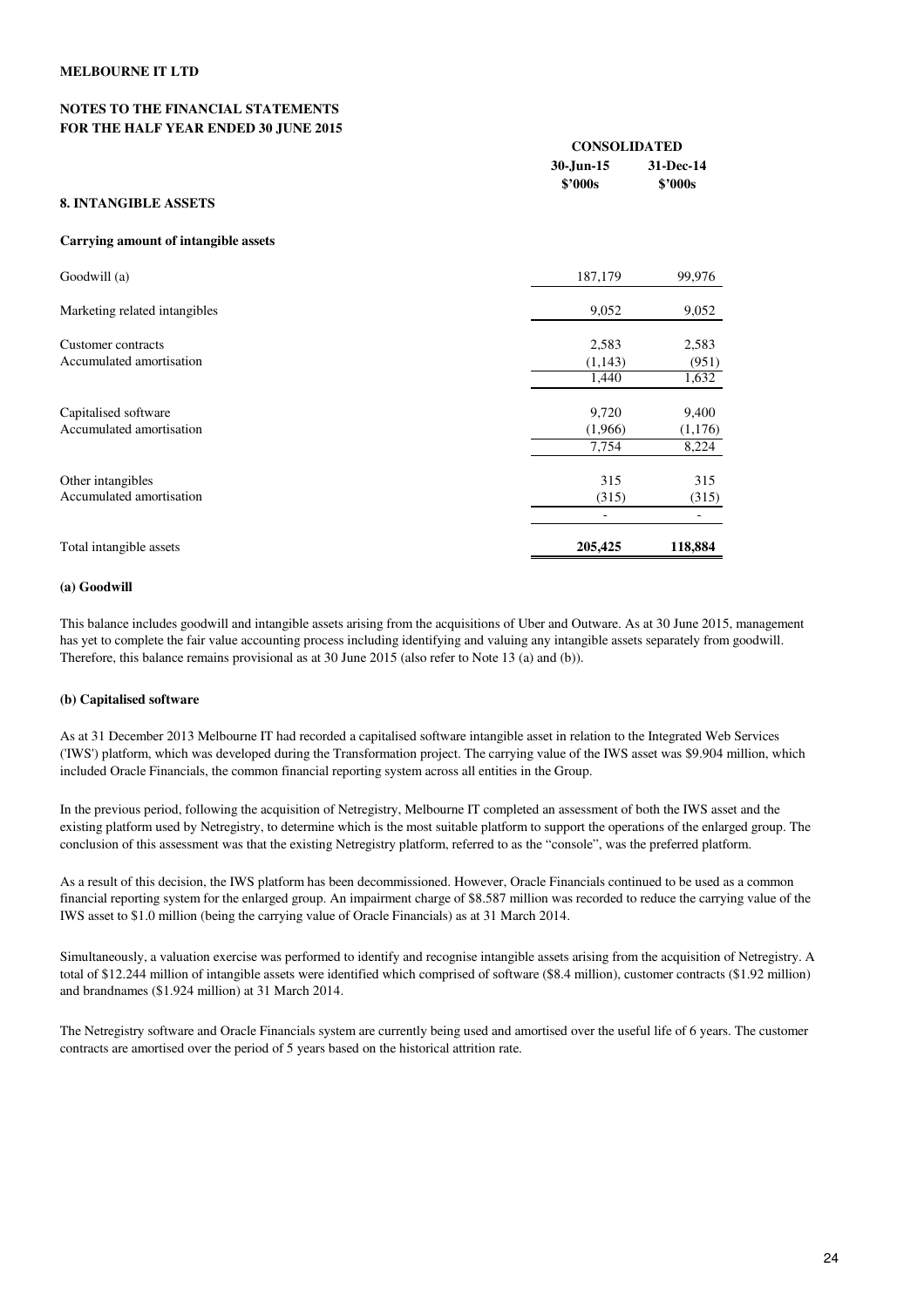#### **NOTES TO THE FINANCIAL STATEMENTS FOR THE HALF YEAR ENDED 30 JUNE 2015**

|                                       | <b>CONSOLIDATED</b>  |                               |
|---------------------------------------|----------------------|-------------------------------|
|                                       | 30-Jun-15<br>\$2000s | 31-Dec-14<br>$$^{\prime}000s$ |
| 9. TRADE AND OTHER PAYABLES (CURRENT) |                      |                               |
| Trade creditors                       | 3,736                | 1,146                         |
| Sundry creditors                      | 4.649                | 3,077                         |
| Deposits received in advance          | 5,139                | 3,138                         |
| Accrued expenses                      | 8.096                | 6,391                         |
| Total payables                        | 21.620               | 13,752                        |

Terms and conditions relating to trade and sundry creditors:

(i) Trade creditors are non-interest bearing and are normally settled within agreed trading terms.

(ii) Sundry creditors are non-interest bearing and are normally settled within agreed trading terms.

The carrying amount of trade and other payables is a reasonable approximation of fair value.

#### **10. INTEREST BEARING LOANS AND BORROWINGS**

| <b>Current</b>            |        |                          |
|---------------------------|--------|--------------------------|
| Finance lease liabilities | 479    | 513                      |
| Non-current               |        |                          |
| Bank loan                 | 30,000 | $\overline{\phantom{0}}$ |
|                           |        |                          |

The Group has entered into finance leases for some items of equipment whereby the present value of the minimum lease payments approximate \$479,000 (2014: \$513,000).

In the current period, the Group entered into a \$83.6 million cash advance facility with ANZ. The \$20.0 million revolving credit facility with National Australia Bank (NAB) entered in the previous period to partly fund the acquisition of Netregistry Group Limited was extinguished in June 2015. Prior to the extinguishment of the NAB bank facility, the Group had drawn down \$3.5 million. At 30 June 2015, \$30.0 million was drawn down from the ANZ banking facility to fund the acquisition of 50.2% interest in Outware Systems Pty Ltd of which \$3.5 million was used to repay NAB. The ANZ bank facility has a maturity date of 1 January 2019. Interest rate is based on the relevant period BBSY rate. The cash advance facility balance is approximate to fair value given that it is a interest bearing loan at floating interest rate.

|                                                          | <b>CONSOLIDATED</b>     |                          |                         |           |  |
|----------------------------------------------------------|-------------------------|--------------------------|-------------------------|-----------|--|
| <b>11. CONTRIBUTED EQUITY</b>                            | 30-Jun-15<br>\$2000s    | 31-Dec-14<br>\$2000s     |                         |           |  |
| <b>Ordinary shares</b>                                   |                         |                          |                         |           |  |
| Issued and fully paid                                    | 35,629                  | 35,629                   |                         |           |  |
| Movements in ordinary shares on issue                    |                         | 30-Jun-15                |                         | 31-Dec-14 |  |
|                                                          | No. of<br><b>Shares</b> | \$2000s                  | No. of<br><b>Shares</b> | \$'000s   |  |
| Beginning of the financial period                        | 92,944,392              | 35,629                   | 83,164,371              | 68,809    |  |
| Issued during the period                                 |                         |                          |                         |           |  |
| - Acquisition of Netregistry Group Limited (Netregistry) |                         | $\overline{\phantom{a}}$ | 9,285,144               | 12,070    |  |
| - Return of capital                                      |                         | $\overline{\phantom{a}}$ |                         | (45, 176) |  |
| - Performance rights plans (a)                           |                         | $\overline{\phantom{a}}$ | 494,877                 |           |  |
| - Decrease due to transaction costs for capital return   |                         | $\overline{\phantom{a}}$ |                         | (74)      |  |
| End of the financial period                              | 92,944,392              | 35,629                   | 92,944,392              | 35,629    |  |

(a) Represents shares issued to satisfy the vesting held of the Performance Rights Plans issued on 1 July 2011 and 1 July 2012 pursuant to the resolution approved by shareholders in a General Meeting on 28 January 2014.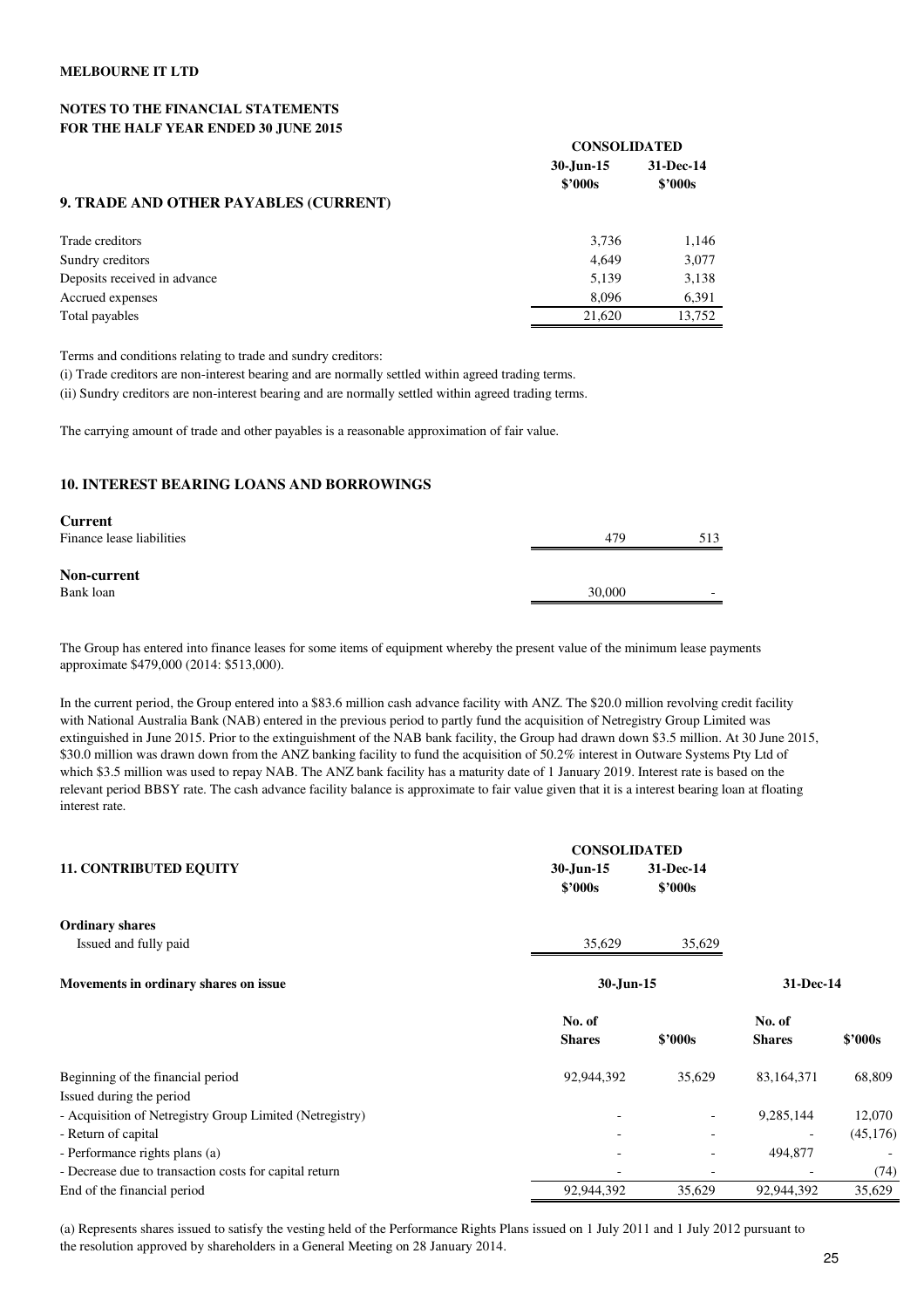#### **NOTES TO THE FINANCIAL STATEMENTS FOR THE HALF YEAR ENDED 30 JUNE 2015**

#### **12. NON CURRENT FINANCIAL LIABILITIES**

The non current financial liabilities represent the fair value of the put options to acquire the remaining 49.8% interest in Outware Systems Pty Ltd and estimated dividend liability due to non-controlling interests over the next two years (refer to Note 13(b) for more details). The fair value of the put options liability has been determined based on the expected EBITDA multiple that will be paid.

#### **13. BUSINESS COMBINATIONS**

#### **(a) Uber Global Pty Ltd**

On 30 April 2015, Melbourne IT acquired 100% of Uber Global Pty Ltd and its controlled entities (Uber), a major domains and hosting services provider, for purchase consideration of \$15.3 million (including working capital adjustment) and an earn out based on EBITDA performance to 30 June 2015. There will be no consideration to be paid on the earn out based on EBITDA performance to 30 June 2015. The acquisition was funded through cash. The combined enlarged group will be able to offer best in class domain names and hosting products and to compete more effectively against strong, price driven, foreign competition.

#### **Assets acquired and liabilities assumed**

The fair values of the identifiable assets and liabilities of Uber as at the date of acquisition were:

|                                                       | <b>Provisional accounting</b><br>Fair value recognised on acquisition<br>\$2000s |
|-------------------------------------------------------|----------------------------------------------------------------------------------|
| <b>Assets</b>                                         |                                                                                  |
| Trade and other receivables                           | 1,153                                                                            |
| Property, plant and equipment                         | 2,253                                                                            |
| Deferred tax assets                                   | 603                                                                              |
| Other assets                                          | 21                                                                               |
|                                                       | 4,030                                                                            |
| <b>Liabilities</b>                                    |                                                                                  |
| Trade and other payables                              | 2,029                                                                            |
| Income received in advance                            | 3,136                                                                            |
| Deferred tax liabilities                              | 2,493                                                                            |
|                                                       | 7,658                                                                            |
| Total identifiable net liabilities at fair value      | (3,628)                                                                          |
| Goodwill and other intangibles arising on acquisition | 18,897                                                                           |
| Purchase consideration transferred (cash paid)        | 15,269                                                                           |

As at 30 June 2015, management has yet to complete the fair value accounting process including identifying and valuing any intangible assets separately from goodwill. Therefore, the acquisition accounting remains provisional as at 30 June 2015. It is possible these assets, liabilities and related goodwill included in the Group's consolidated financial statements for the half year ended 30 June 2015 may change during the 12-month period after acquisition during which fair value adjustments are permitted.

From the date of acquisition, Uber has contributed \$2,441,000 to the revenue and \$86,000 to the profit after tax attributable to members of the parent. If the combination had taken place at the beginning of the year, revenue would have been \$74,058,000 and profit after tax attributable to members of the parent would have been \$1,359,000.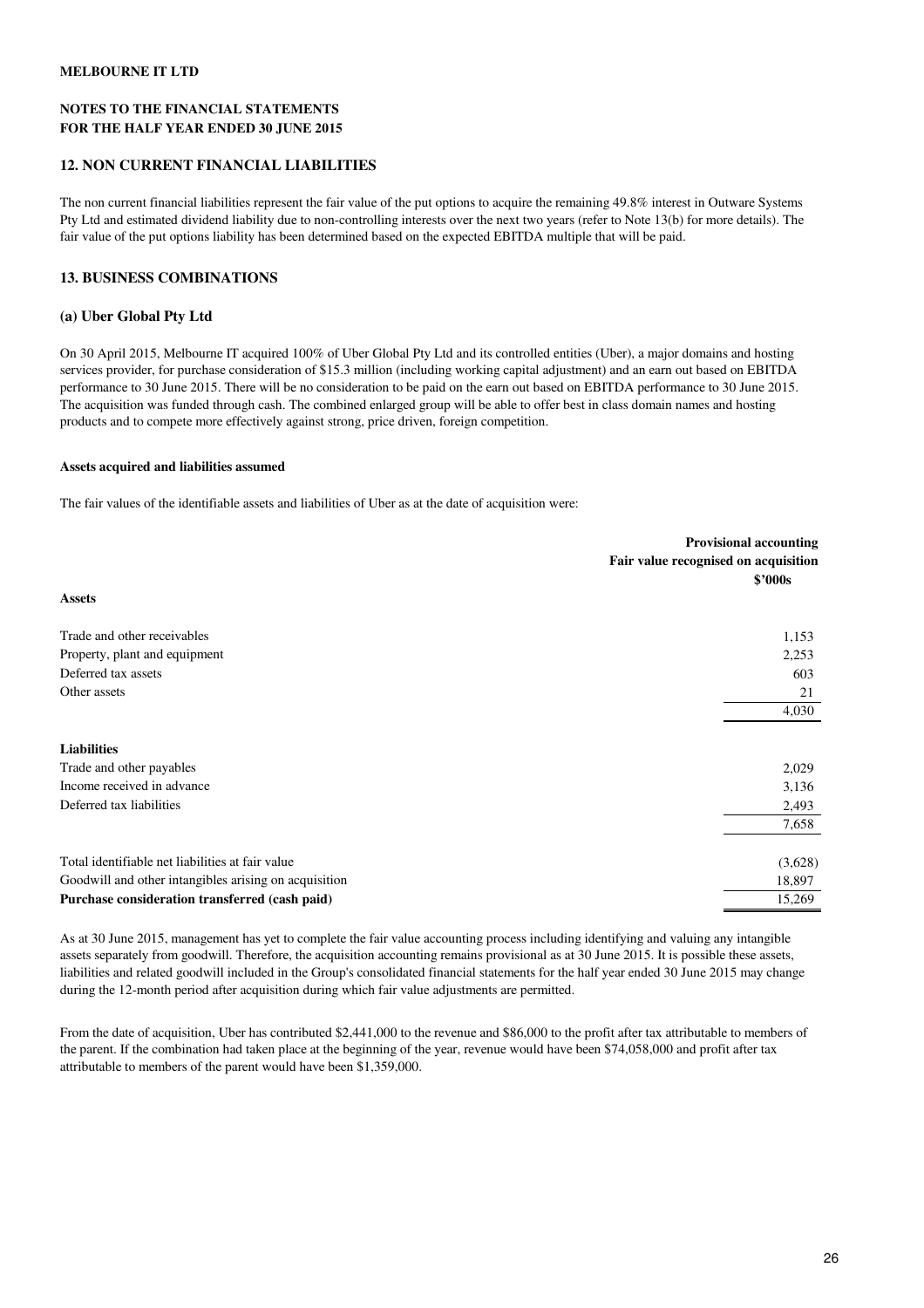#### **NOTES TO THE FINANCIAL STATEMENTS FOR THE HALF YEAR ENDED 30 JUNE 2015**

#### **13. BUSINESS COMBINATIONS (continued)**

#### **(b) Outware Systems Pty Ltd**

On 16 June 2015, Melbourne IT acquired 50.2% shareholding of Outware Systems Pty Ltd ('Outware') for \$22.7 million (including provisional working capital adjustment) with put and call options in place to acquire up to 100% of Outware over the next two years. Outware is a leader in the design and development of mobile applications for enterprise and government customers. To facilitate the acquisition, Melbourne IT entered into a cash advance facility with Australia and New Zealand Banking Group Limited ('ANZ') in June 2015. The Outware acquisition is firmly in line with the Group's strategy of building its Enterprise Services into the leading software enabled cloud solutions provider in Australia.

#### **Assets acquired and liabilities assumed**

The fair values of the identifiable assets and liabilites of Outware as at the date of acquisition were:

| <b>Provisional accounting</b>        |
|--------------------------------------|
| Fair value recognised on acquisition |
| \$2000s                              |
|                                      |
| 1,421                                |
| 3,331                                |
| 167                                  |
| 95                                   |
| 507                                  |
| 5,521                                |
|                                      |
| 2,073                                |
| 328                                  |
| 2,401                                |
| 3,120                                |
| 45,266                               |
| 3,400                                |
| 22,722                               |
| 71,388                               |
| 68,268                               |
|                                      |

As at 30 June 2015, management has yet to complete the fair value accounting process including identifying and valuing any intangible assets separately from goodwill. Therefore, the acquisition accounting remains provisional as at 30 June 2015. It is possible these assets, liabilities and related goodwill included in the Group's consolidated financial statements for the half year ended 30 June 2015 may change during the 12-month period after acquisition during which fair value adjustments are permitted.

From the date of acquisition, Outware has contributed \$838,000 to the revenue and \$124,000 to the profit after tax attributable to members of the parent. If the combination had taken place at the beginning of the year, revenue would have been \$76,976,000 and profit after tax attributable to members of the parent would have been \$1,966,000.

The fair value of put/call options which entitle Melbourne IT to acquire (and the non-controlling interest to sell) the remaining 49.8% shareholding over the next two years are based on financial performance for the periods ending 30 June 2016 and 30 June 2017 respectively.

The dividend liability represents the estimated amount to be paid out to non-controlling interests for the financial periods ending 30 June 2016 and 30 June 2017 as stipulated in the Shareholders Agreement entered between Melbourne IT and non-controlling interests shareholders.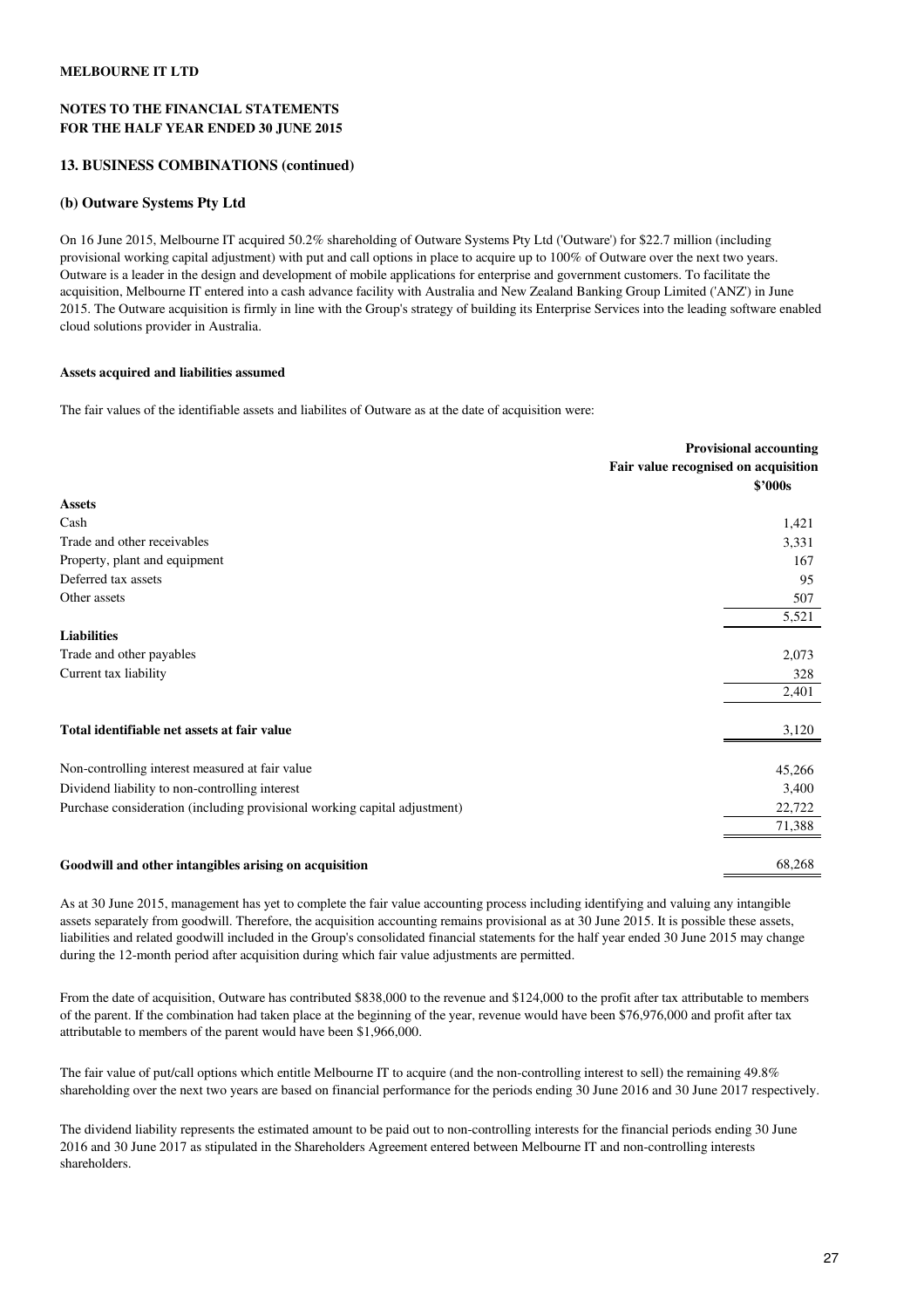#### **NOTES TO THE FINANCIAL STATEMENTS FOR THE HALF YEAR ENDED 30 JUNE 2015**

#### **13. BUSINESS COMBINATIONS (continued)**

#### **(b) Outware Systems Pty Ltd (continued)**

Analysis of cash flow on acquisition of Outware, net of cash acquired as at 30 June 2015:

|                                | S'UUUS  |
|--------------------------------|---------|
| Cash paid                      | 22,540  |
| Net cash acquired with Outware | (1,421) |
|                                | 21,119  |
|                                |         |

The balance of the purchase consideration, \$182,000 will be paid after 30 June 2015 subject to completion of working capital adjustment.

#### **Transaction costs on acquisition of Uber and Outware**

Transaction costs of \$1,700,000 have been expensed and are included in other operating expenses. As at 30 June 2015, \$632,000 has been paid and this is included in the cash flows from investing activities.

#### **(c) Netregistry Group Limited**

On 31 March 2014, Melbourne IT acquired 100% of Netregistry Group Limited and its controlled entities (Netregistry), a leading online services provider based in Australia, for an enterprise value of \$50.4 million. The acquisition was funded through a mix of cash and scrip consideration.

#### **Assets acquired and liabilities assumed**

The fair values of the identifiable assets and liabilites of Netregistry as at the date of acquisition were:

|                                                                            | Fair value recognised on acquisition |
|----------------------------------------------------------------------------|--------------------------------------|
|                                                                            | \$'000s                              |
| <b>Assets</b>                                                              |                                      |
| Trade and other receivables                                                | 655                                  |
| Prepayment of domain name registry charges                                 | 4,709                                |
| Other assets                                                               | 436                                  |
| Property, plant and equipment                                              | 1,843                                |
| Intangibles                                                                | 12,244                               |
| Deferred tax assets                                                        | 1,063                                |
|                                                                            | 20,950                               |
| <b>Liabilities</b>                                                         |                                      |
| Trade and other payables                                                   | 1,825                                |
| Provisions                                                                 | 2,412                                |
| Income received in advance                                                 | 13,298                               |
| Deferred tax liabilities                                                   | 581                                  |
|                                                                            | 18,116                               |
| Total identifiable net assets at fair value                                | 2,834                                |
| Non-controlling interest at proportionate share of net identifiable assets | (94)                                 |
| Goodwill arising on acquisition                                            | 47,696                               |
| Purchase consideration transferred                                         | 50,436                               |
|                                                                            |                                      |

The fair value of the trade and other receivables amounted to \$655,000. The gross amount of trade and other receivables was \$851,000.

**\$'000s**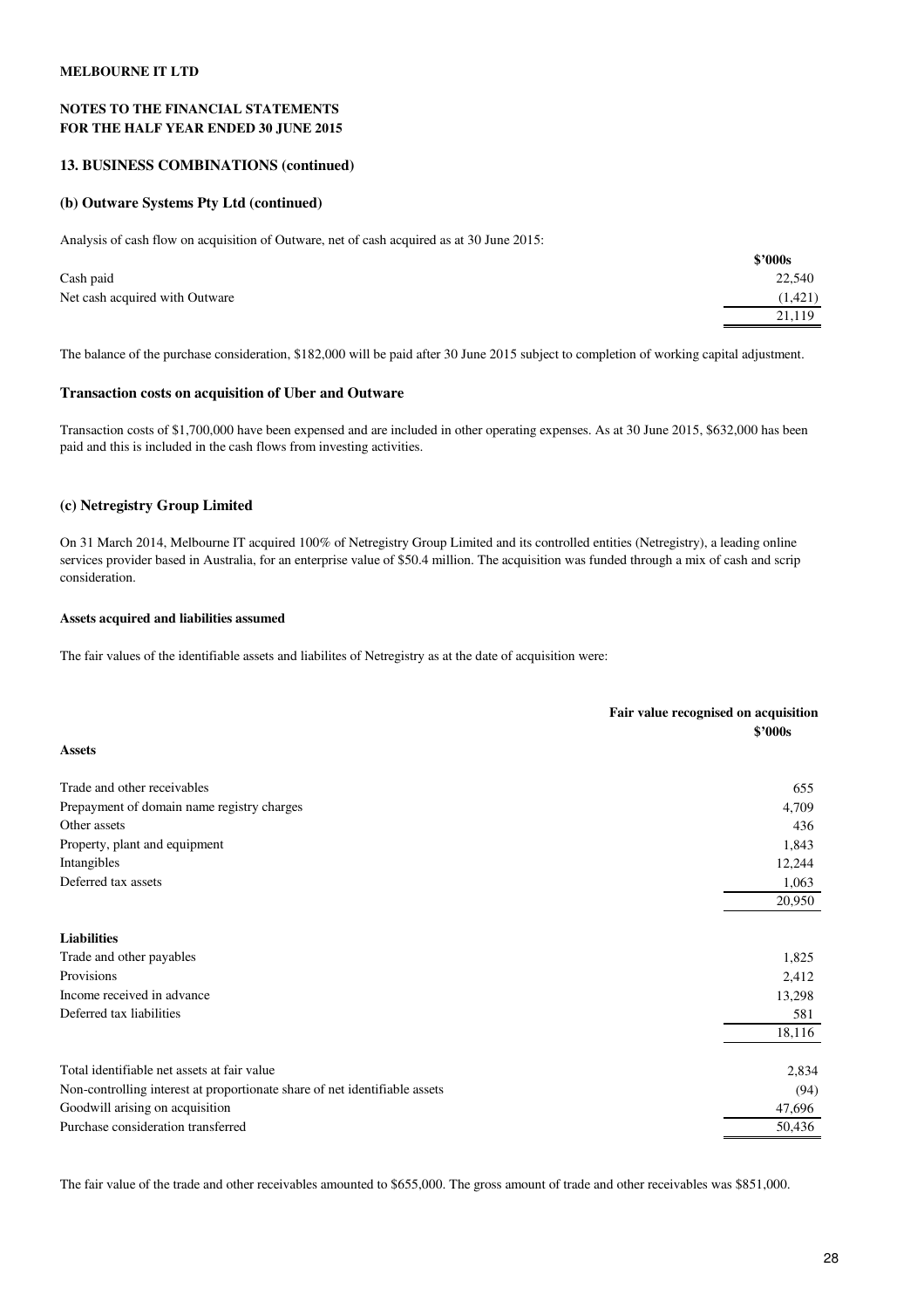#### **NOTES TO THE FINANCIAL STATEMENTS FOR THE HALF YEAR ENDED 30 JUNE 2015**

#### **13. BUSINESS COMBINATIONS (continued)**

## **(c) Netregistry Group Limited (continued)**

The intangibles of \$12,244,000 comprise software, brand names and customer relationships. The fair values of these intangibles were determined using the following valuation approaches:

- Replacement cost approach was utilised to value the software;

- Income approach that is relief from royalty method was utilised to value the brand names; and
- Income approach that is multi period excess earnings method to value the customer relationships.

From the date of acquisition to 30 June 2014, Netregistry contributed \$8,367,000 to the revenue and \$408,000 to the profit after tax attributable to members of the parent. If the combination had taken place at the beginning of the 2014 period, revenue would have been \$67,848,000 and loss after tax attributable to members of the parent would have been \$4,788,000.

| <b>Purchase consideration</b>                                                                | \$2000s |
|----------------------------------------------------------------------------------------------|---------|
|                                                                                              |         |
| Shares issued, at fair value                                                                 | 12,070  |
| Cash paid                                                                                    | 38,366  |
| Total consideration                                                                          | 50,436  |
| Analysis of cash flows on acquisition:                                                       |         |
| Cash transaction costs of the acquisition (included in cash flows from investing activities) | 990     |

The Group issued 9,285,144 ordinary shares as scrip consideration for Netregistry. The fair value of the shares was calculated with reference to the average daily volume weighted average price (VWAP) of the quoted price over the period of 4 February 2014 to 24 February 2014 as stipulated in the Share Purchase Agreement dated 27 February 2014, which was \$1.30 each. The total value of scrip consideration given was therefore \$12,070,000. The balance of the consideration was settled via cash.

Transaction costs of \$1,340,000 have been expensed and are included in other operating expenses in prior period.

#### **14. EVENTS AFTER BALANCE DATE**

On 25 August 2015, the directors declared an interim dividend of 1.0 cent per ordinary share, franked at 80%, amounting to \$0.929 million. The expected payment date of the dividend is 30 September 2015.

Other than the matter above, there has not been any other matter or circumstance in the interval between the end of the half year and the date of this report that has materially affected or may materially affect the operations of the consolidated entity, the results of those operations or the state of affairs of the consolidated entity in subsequent financial periods.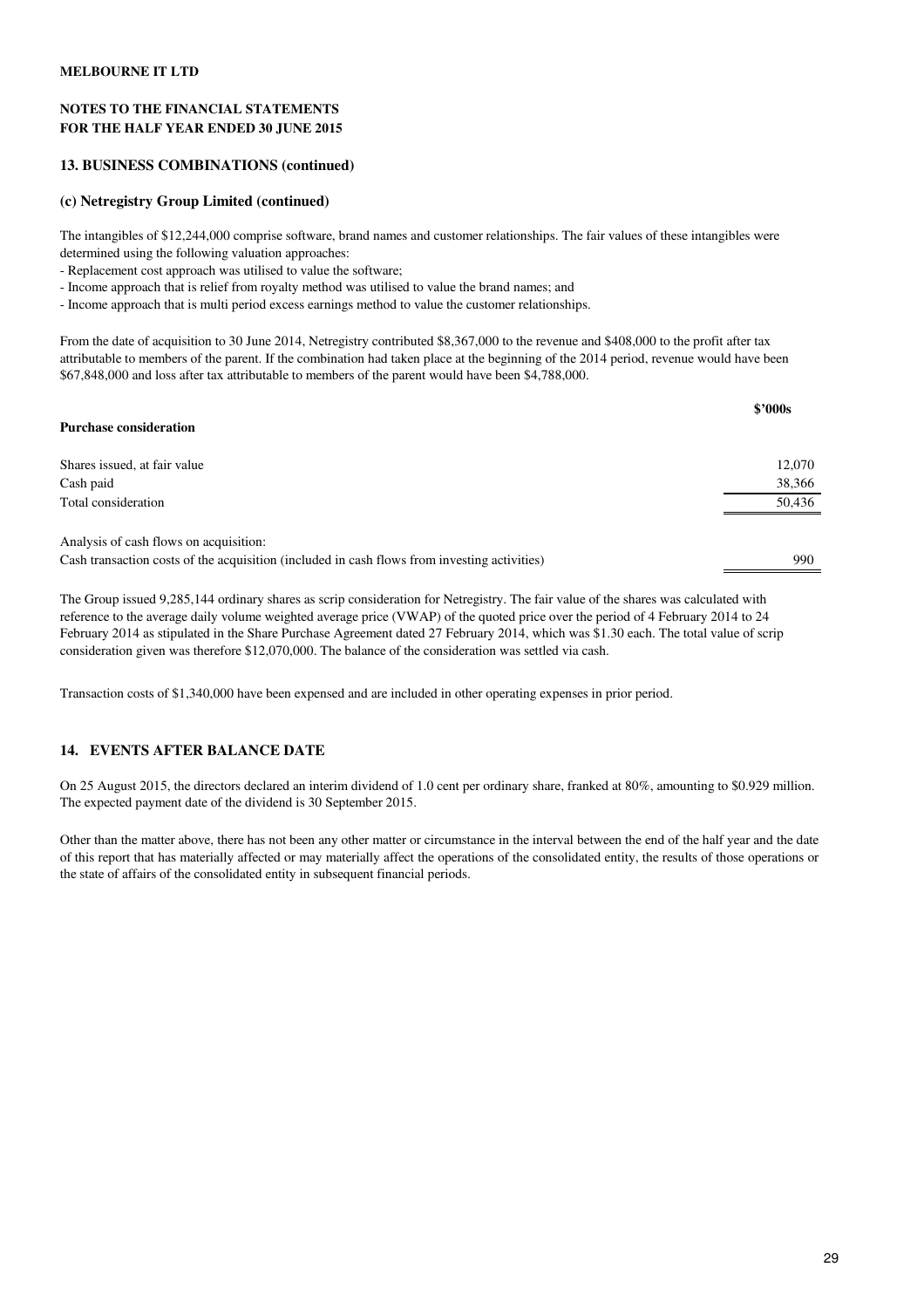## **NOTES TO THE FINANCIAL STATEMENTS FOR THE HALF YEAR ENDED 30 JUNE 2014**

#### **15. OPERATING SEGMENTS**

The following tables present the revenue and profit information regarding segments for the half years ended 30 June 2015 and 30 June 2014.

|                                                                                     | <b>SMB Solutions</b> | ES     | <b>Total</b> |
|-------------------------------------------------------------------------------------|----------------------|--------|--------------|
| Half Year ended 30 June 2015                                                        |                      |        |              |
|                                                                                     | \$'000               | \$2000 | \$'000       |
| Revenue                                                                             |                      |        |              |
| Revenue from operating activities                                                   |                      |        |              |
| Registration revenue                                                                | 30,348               |        | 30,348       |
| Solutions, hosting & services                                                       | 22,734               | 15,672 | 38,406       |
| Other revenue                                                                       | 244                  |        | 244          |
|                                                                                     | 53,326               | 15,672 | 68,998       |
| Other income                                                                        |                      |        |              |
| <b>Total revenue</b>                                                                |                      |        | 68,998       |
| <b>Result</b>                                                                       |                      |        |              |
| Segment results                                                                     | 7,348                | 1,806  | 9,154        |
| Unallocated expenses:                                                               |                      |        |              |
| - Corporate (including transaction costs relating to Uber and Outware acquisitions) |                      |        | (4,000)      |
| Earnings before interest, tax, depreciation & amortisation                          |                      |        | 5,154        |
| <b>Net Interest</b>                                                                 |                      |        |              |
| Interest revenue                                                                    |                      |        | 178          |
| Interest expense                                                                    |                      |        | (170)        |
| <b>Total Net Interest</b>                                                           |                      |        | 8            |
| Income tax expense                                                                  |                      |        | (1,308)      |
| Depreciation & amortisation                                                         |                      |        | (2, 446)     |
| Profit after tax for the half year                                                  |                      |        | 1,408        |